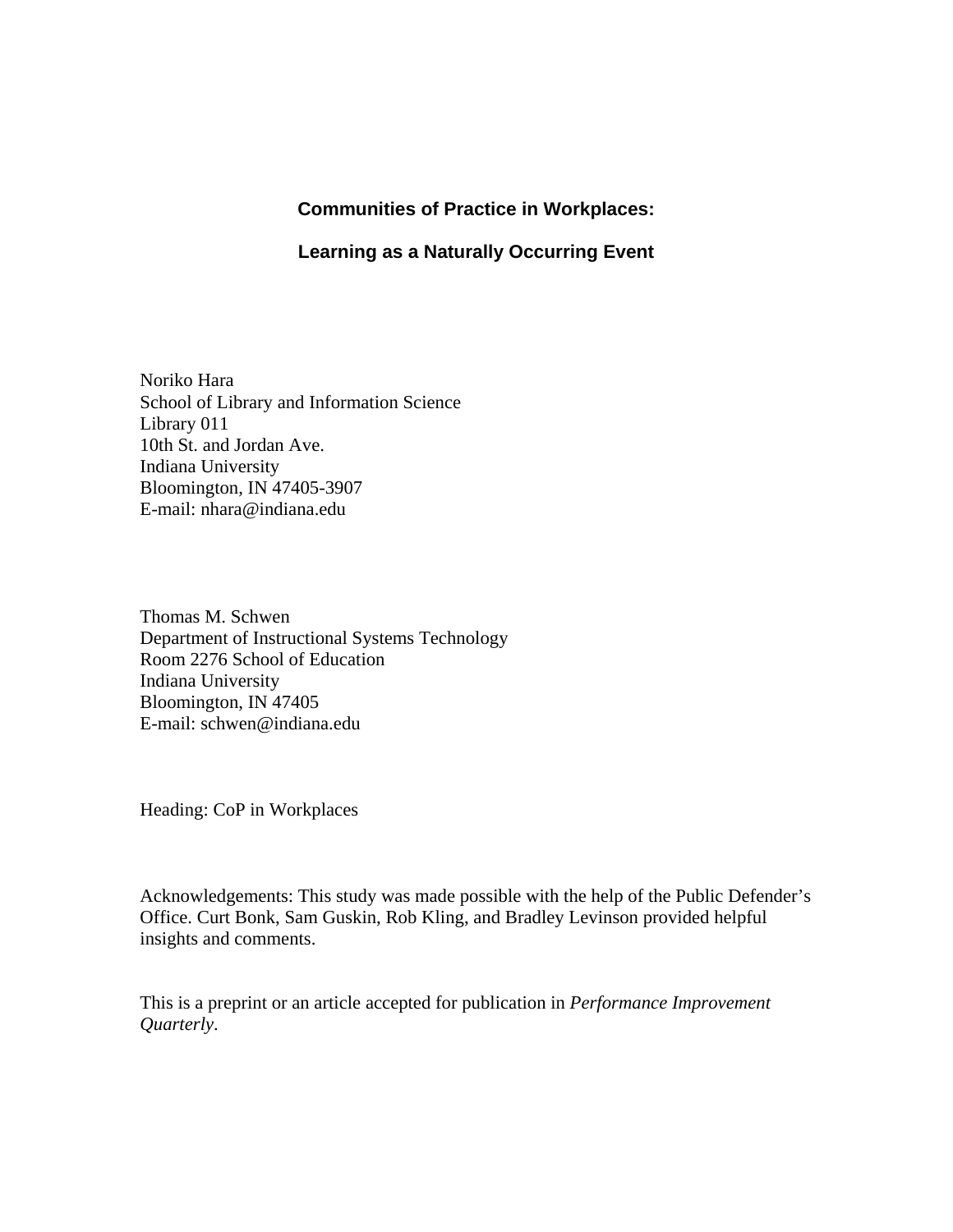### **Abstract**

Since the 1990s we have seen an increase in consideration of social and cultural aspects of learning as a way to foster organizational learning and human performance. Despite strong interest among practitioners and scholars, the study of organizational learning is lacking in empirical research. The study described here calls attention to the importance of informal learning in designing effective learning environments for the training of professionals. The study examines how people share and construct their knowledge in a Public Defender's Office and conclude that there are six attributes of communities of practice (CoPs) that serve as scaffolding for organizational learning. The attributes are: (1) a group of professionals; (2) development of a shared meaning; (3) informal network; (4) supportive culture–trust; (5) engagement in knowledge building; and (6) individuals' negotiation and development of professional identities. Implications for education and training in relation to the concept of CoPs are discussed.

## **Introduction**

The recent paradigm shift from a behavioral to a constructivist approach in education (Dills & Romiszowski, 1997; Ertmer & Newby, 1993) highlights problems with "traditional" approaches to knowledge distribution, such as the issue of inert knowledge<sup>1</sup> (Bereiter & Scardamalia, 1985) created during classroom training. Consequently, the meaning of the terms "knowledge", "learning", and "performance" are being reconsidered (Schwen, Kalman, Hara, & Kisling, 1998). At the same time, the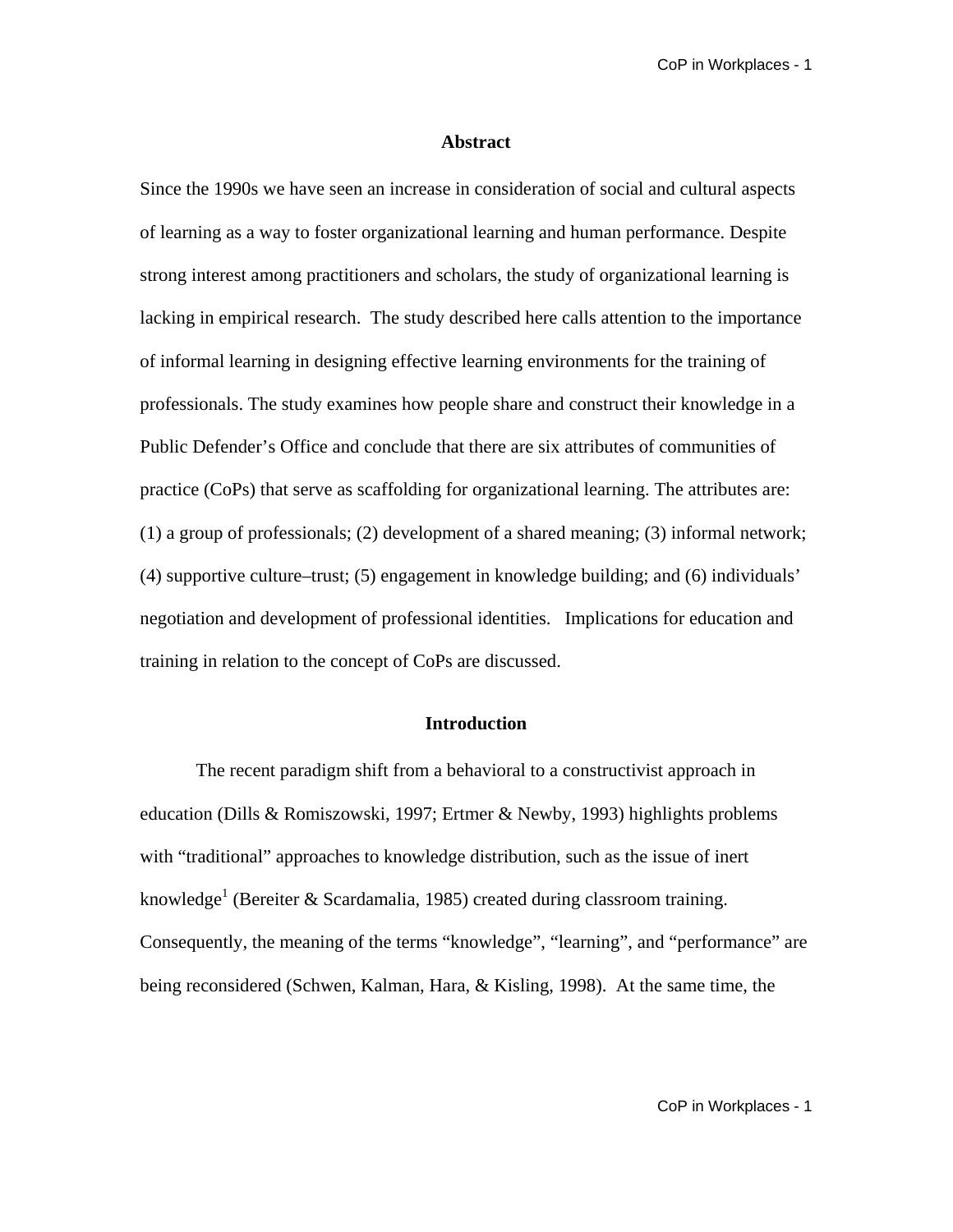focus of learning interventions at the individual level has been shifting toward group and organizational learning (Brown, Collins, and Duguid, 1988; Easterby-Smith, 1997). Hence, it is necessary to consider social and cultural aspects of learning (Brown  $\&$ Duguid, 1996, 2000; Lave, 1988; Lave & Wenger, 1991; Resnick, Levine, & Teasley, 1991; Vygotsky, 1978) in addition to cognitive aspects (Anderson, 1983; Chandler & Sweller, 1991; Hara, Bonk, & Angeli, 2000). This article attempts to fill in the gap, or lack of transfer between learning and performance, given a new understanding of knowledge, and also discusses the possibilities offered by information technology (IT) interventions.

The purpose of this paper is to examine how people share and construct knowledge in an organization. The study described here sought to discover how ideas are generated, how critical information is disseminated, and how cooperative action arises within an organization. As Brown and Duguid (1996) assert, significant learning and innovation arise throughout informal "communities of practice (CoPs)" where people work. We seek here to describe social construction of knowledge in professional CoPs with a focus on one particular case involving a community of public defenders. In this paper, we define our concept of knowledge and CoPs, describe research methods, and finally present an ethnographic case study with results and interpretations. Based on the case study, we identify characteristics of CoPs, which could be transferable to other CoPs. Finally, we conclude the paper by describing implications to the fields of education and human performance technology (HTP).

 $\overline{a}$ 

 $1$  Inert knowledge refers to a kind of knowledge that is not utilized by students because they tend not to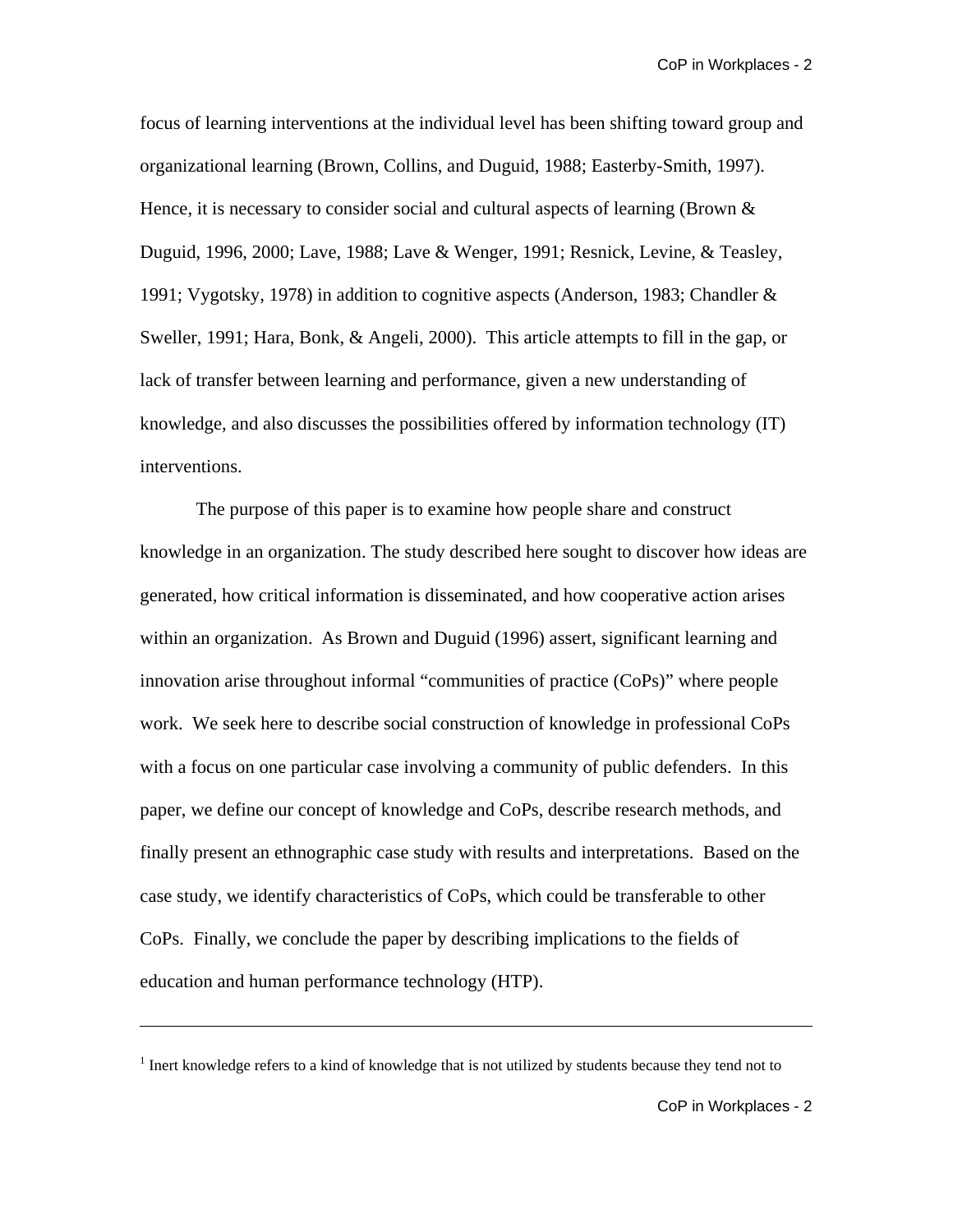## **Knowledge**

Many scholars distinguish between knowledge as object (the objectivist paradigm) and knowledge as process (the constructivist paradigm). We concur with Blackler (1995), Lave (1988), and Orlikowski (2002) who propose that knowledge be analyzed as an active process (knowing). This article takes the same position and adopts a social constructivist paradigm. In this paradigm, knowledge (knowing) is viewed as both an individual and a social process because knowledge is constructed individually and collectively. Lave (1988) and Montovani (1996) also criticize cognitive scientists' interpretation of discontinuities of knowledge and the separation between experimental and everyday situations. In this article, we use the following definition: "knowledge as a process of gaining situated understanding that a person or a group of people has acquired through experience in social contexts" (Hara, 2000, p. 8). This type of knowledge includes know-how, which is directly related to competitiveness and productivity of an organization for the most of the time although it may be transient and incomplete.

## **Communities of practice**

The term "communities of practice (CoPs)" was coined by Lave and Wenger (1991), although ethnographers have a long tradition of studying occupational communities (Orr, 1990; Van Maanen & Barley, 1984). Brown and Duguid (1996) popularized the term, which was derived from Orr's ethnographic study at Xerox (see Orr, 1990; 1996). CoPs subsequently became well known in the corporate world through business publications (e.g., Krackhardt & Hanson, 1993; Ruhleder, Jordan, & Elmes,

transfer the knowledge into real-world practices.

<u>.</u>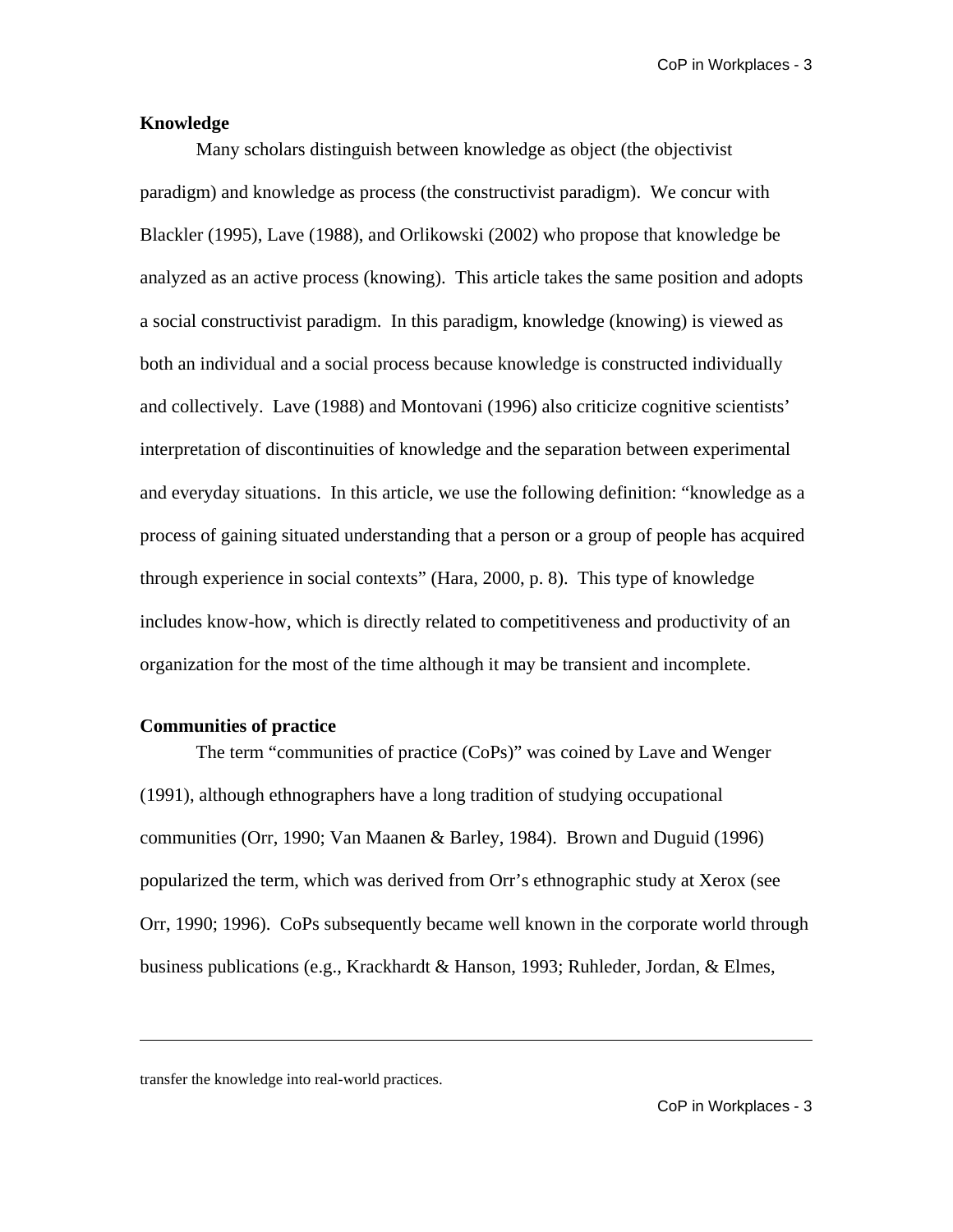1996; Stewart, 1996; Wenger, McDermott, & Snyder, 2002). The following is an original definition by Lave and Wenger (1991):

A community of practice is a set of relations among persons, activity, and world, over time and in relation with other tangential and overlapping communities of practice. A community of practice is an intrinsic condition for the existence of knowledge, not least because it provides the interpretive support necessary for making sense of its heritage. Thus, participation in the cultural practice in which any knowledge exists is an epistemological principle of learning. The social structure of this practice, its power relations, and its condition for legitimacy define possibilities for learning (i.e., legitimate peripheral participation). (p. 98).

Various authors define CoPs in a similar fashion, but add their own interpretations, such as Sharp (1997), Manville, Director of Knowledge Management at McKinsey & Co. (cited in Stewart, 1996). Recently, Wenger (1998) argued that there are four traits that characterize CoPs as a "social fabric" of learning: negotiating meaning, preserving and creating knowledge, spreading information, and being a home for identities.

It appears that there is little solid agreement on the definition of CoPs. This ambiguity in the definition of CoP could lead to divergence of the concept. For example, Stewart (1996) claims that CoPs "are typically small groups of specialists that learn together." On the other hand, it may be possible to form larger CoPs, especially online, although the ties among the members of a larger community could be weaker than the ones in a smaller community.

We use the following definition in this paper so as to overcome the confusion in this area of research: "communities of practice are informal [social] networks that support professional practitioners to develop a shared meaning and engage in knowledge building among the members" (Hara, 2000, p. 11).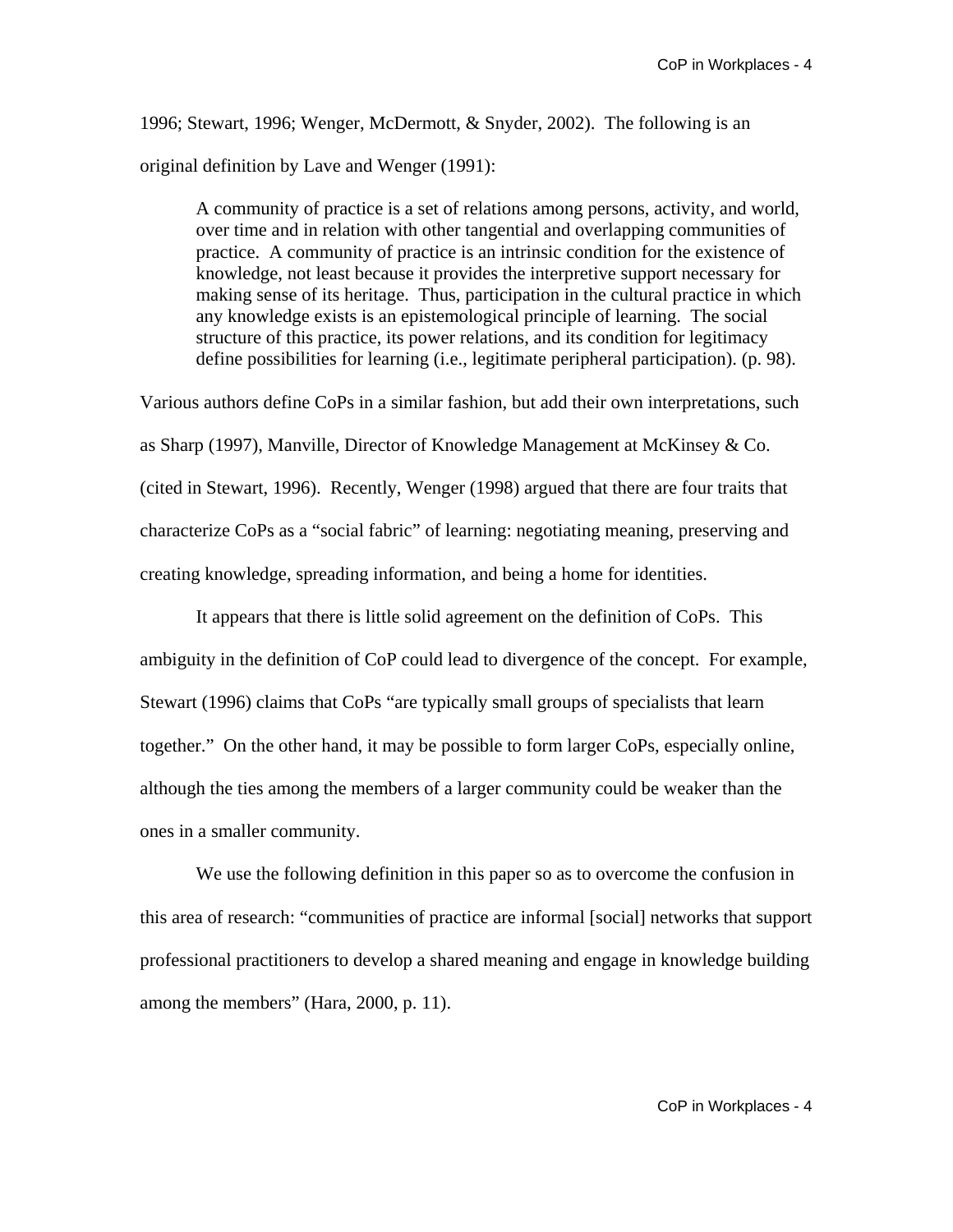The discussion about CoPs has a short history, although "communities of practice have been around for a very long time" (Wenger, 1998, p. 228). In the current literature (e.g., Wenger & Snyder, 2000) the phrase CoPs is used differently from the way Lave and Wenger (1991) originally introduced it. Indeed, they did not focus on CoPs in their original piece, but instead on apprenticeship. Hence, their focus is on newcomers to the CoPs.

As opposed to the original definition by Lave and Wenger, the definition proposed here focuses on building knowledge in a CoP. This position is similar to the work by Orr (1990; 1996) and Brown and Duguid (1996) in terms of examining what is happening in workplaces. Comparison of canonical (officially defined) and noncanonical work (Brown & Duguid, 1996) indicates the importance of informal learning. In the definition used in this paper, a CoP is the scaffolding that provides support to the social construction of knowledge. In CoPs, workers are part of a social network and socially shared cognition, and these two elements are not static, but fluid in the process of building shared knowledge.

Brown and Duguid (1996) criticize the paradigm that dominates current training programs because training in classrooms separates the act of learning from the act of working. They introduce the concept of "learning-in-working" and perceive learning as the bridge between working and innovating. Orr's ethnographic study (1996) indicates that work practices are different from what organizations describe officially. To illustrate this argument, Scott (1998) uses the example of the "work-to-rule" strike, a method of striking used by organized labor in France. Under the work-to-rule strike, workers perform their work following their job descriptions exactly, resulting in dysfunctional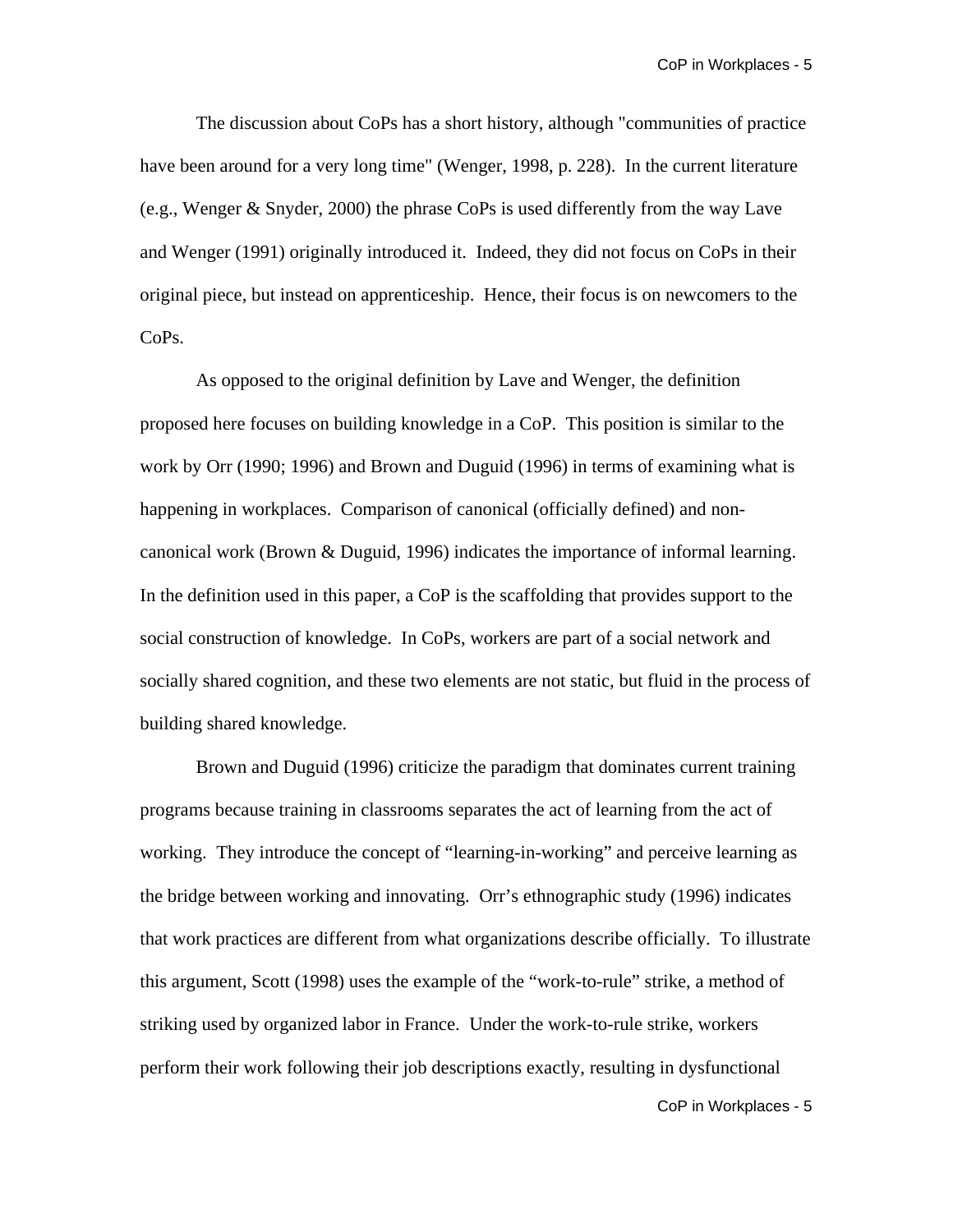work places. This behavior highlights how, in reality, most jobs are quite different from their official descriptions. A lack of consideration for tacit knowledge and real-world job duties causes a gap between the training programs provided by organizations and what the employees need to improve their job performance.

The particular group of technicians that Orr (1990) studied works in a culture that encourages mutual support. For instance, they have a place to "hang out" for lunch, and if one of them has a problem, she can always go there and ask for help. Because this group of people repairs many of the same types of machines, they need to share information as well as their problems. "There appears to be every incentive to share information and virtually none to keep it private 'because' there is no way to solve a difficult problem and have it known without telling the story" (p. 174). In order to tell stories, the technicians have to know the language (e.g., technical terms). They learn to tell stories by listening to other technicians' stories. Once they learn how to tell stories, they become full members of the CoP. The technicians tell stories for three reasons: practically, they share information in order to work efficiently; it is easier to remember the war stories told by other technicians because the stories are situated within the context; and finally, they want to flaunt their prowess and make their stories interesting. Orr (1990) concludes that "their [technicians'] community memory is about being a technician, and it helps them to be technicians." (p. 187). The place to share and build community memory is in a CoP.

 Of course, we should not consider only positive reactions to CoPs. Henriksson (2000) criticizes overwhelming enthusiasm towards the concept of CoPs. She claims that the concept may not represent organizational reality and suggests that we keep the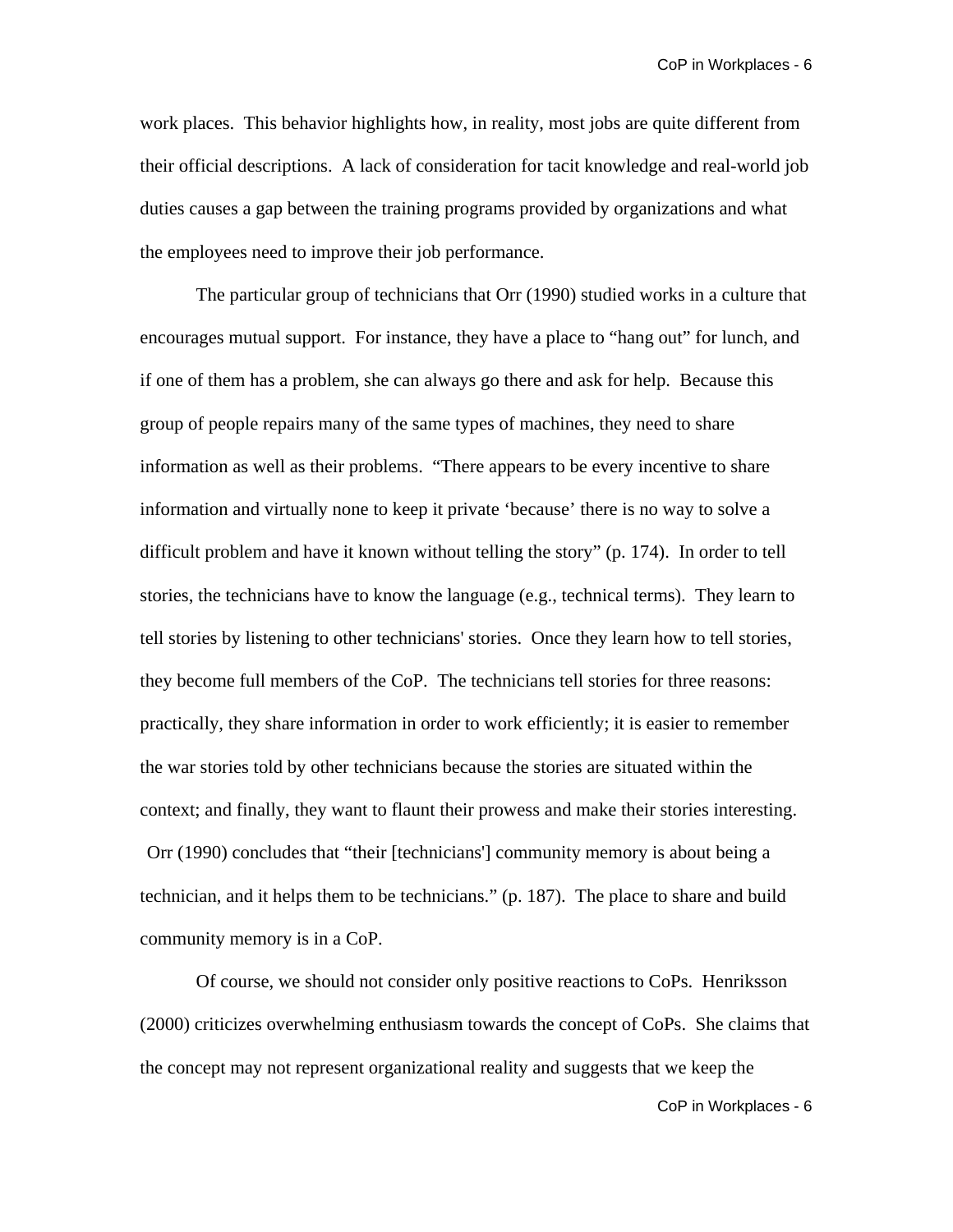concept in alignment with organizational cultural research (e.g., Yanow, 2000). Huysman (2002) also discusses an example of how a CoP among IT professionals demonstrated negative impacts on the organization. However, we believe that the concept is still useful for articulating collective knowledge creation within organizations. In the discussion section of this article, we compare Henriksson's position with others and ours. The following section discusses the characteristics of CoPs.

## **Defining Communities of Practice**

The definition of communities of practice used in this paper includes the following five attributes: (1) a group of professional practitioners, (2) development of shared meaning, (3) informal social networks, (4) a supportive culture, i.e., trust, and (5) engagement in knowledge building. Each attribute is described in detail below.

## **A group of professional practitioners**

As found in Orr (1990; 1996), professionals prefer autonomy. No one can force people in CoPs to learn together or to share information (Stamp, 1997; Stewart, 1996). Technicians do not stop being technicians when they are not working with machines. The other studies related to the concept of CoPs describe groups of professional practitioners who learn autonomously, i.e., technicians (Orr, 1990; 1996), customer representatives (Orlikowski, 1995), practitioners of Production Inventory Control (Swan, 1994), reference service users (Davenport, 2001), and workers in a pharmaceuticals company (Hayes & Walsham, 2001).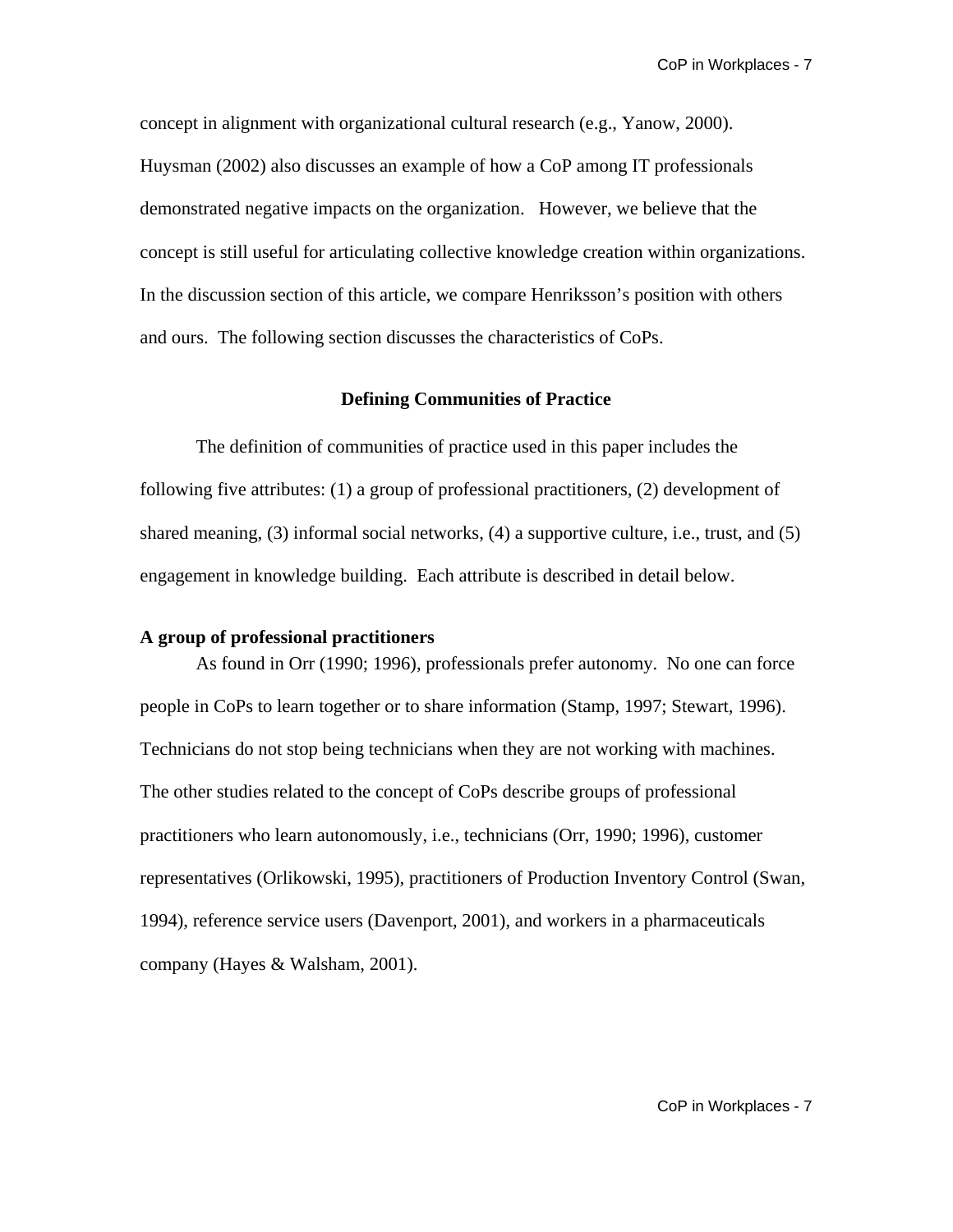#### **Development of a shared meaning**

"As people work together, they not only learn from doing, they develop a shared sense of what has to happen to get the job done." (Stamp, 1997). The information exchanged in CoPs is communicated between members. This core of social processes allows people to develop shared meanings (Montovani, 1996). Since all CoPs are local (Wenger, 1998), these shared meanings are situated. While Manville states that "knowledge transfer will be much smoother between workers who speak a common language" (cited in Stamp, 1997), a common language does not only indicate explicit knowledge (e.g., meaning of words), but also includes tacit knowledge (e.g., metaphors and values).

## **Informal social networks**

Stewart (1996) asserts that CoPs cannot be created or implemented. CoPs are hard to find because they have patterns that are not reflected in organizational charts. That is why Stephenson (1990) calls them "virtual groups". Wenger (1996) asserts "there is no distinction between learning and social participation." He emphasizes the importance of participating in a CoP in order to improve practice through learning.

Another example of how people help each other informally is described in Leitzman's (1981) study. Some faculty members in this study considered the term "help" too official for these supporting activities, but instead described what they were doing as a "sharing of common experiences" (p. 4.36). This phenomenon of telling a story from their experience resembles the technicians' community in Orr's study (Orr, 1990). Interestingly, Leitzman assumed that this informality might protect a faculty's "teaching reputation in a competitive climate" (p. 4.37) because if a faculty member had officially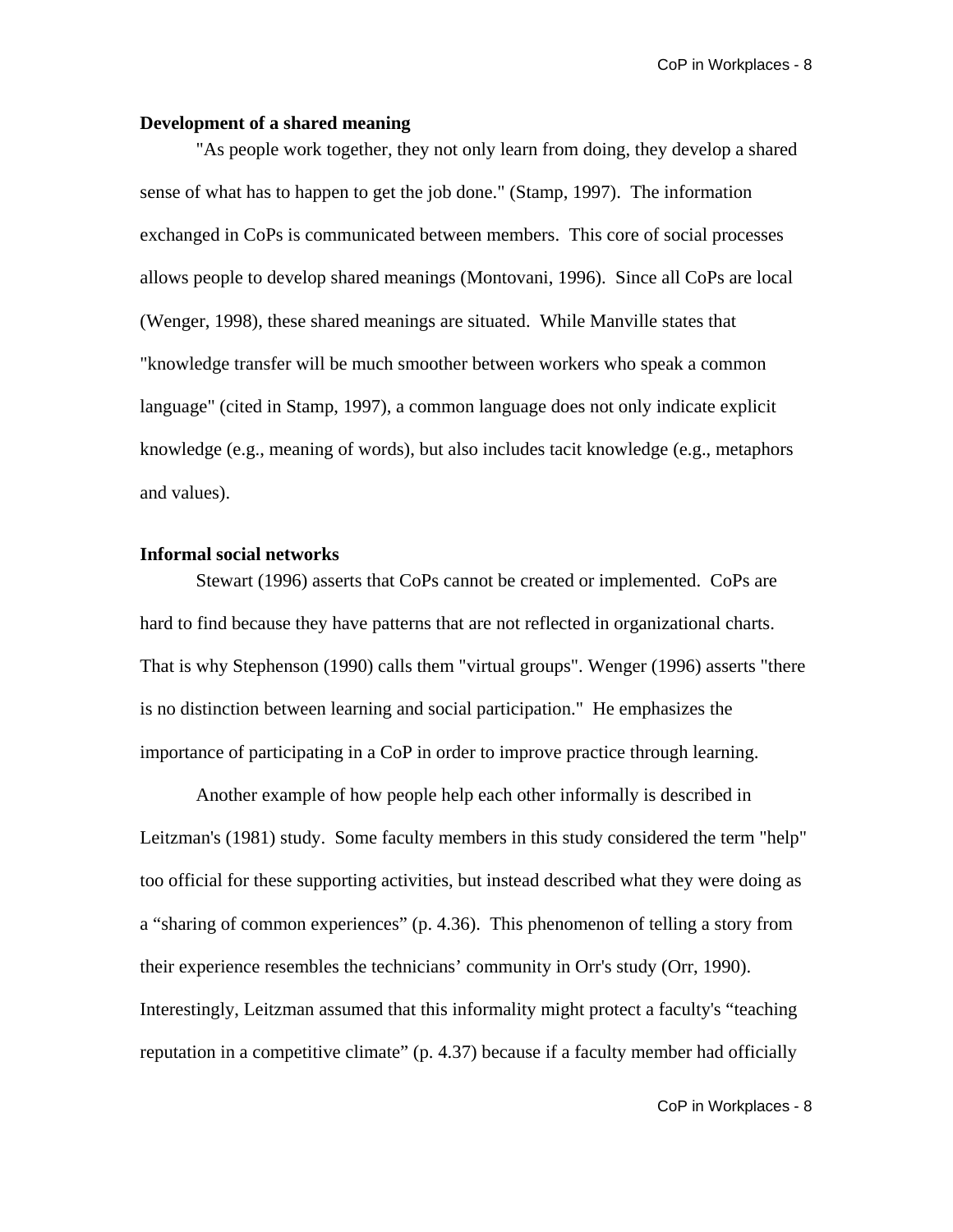asked for help, other members might have thought that he or she was not competent to teach.

## **Supportive culture—Trust**

CoPs develop supportive culture. More importantly, members come to trust each other. For example, in Orlikowski's (1995) study, the culture of the department of customer representatives supported the development of a CoP. For example, a specialist in the department commented that attention is not paid to who gets credit for what information. Instead, the information is shared to support each other's work. The community established the notion of working as a team although they were not officially in a team. As an example, a specialist sometimes would see someone else having too many phone calls and offer to help, or if she saw someone having a problem similar to one that she had had previously, she gave suggestions. Such behavior suggests that the culture of this department was cooperative.

## **Engagement in knowledge building**

People in CoPs engage in knowledge-building through learning, not for the organization, but for themselves. In other words, they are autonomous learners. As indicated by Orr (1990), they develop community memory through telling stories or using metaphors (Nonaka, 1994; Ortony, 1979). The database used by customer representatives in Orlikowski's study (1995) is an instance of using an artifact for the knowledge-building process. CoPs become vehicles for building knowledge among their members.

"[M]uch of what has been written about networks at work has been concerned, in part, with community" (Kling, 1996, p. 426), although traditionally managers have not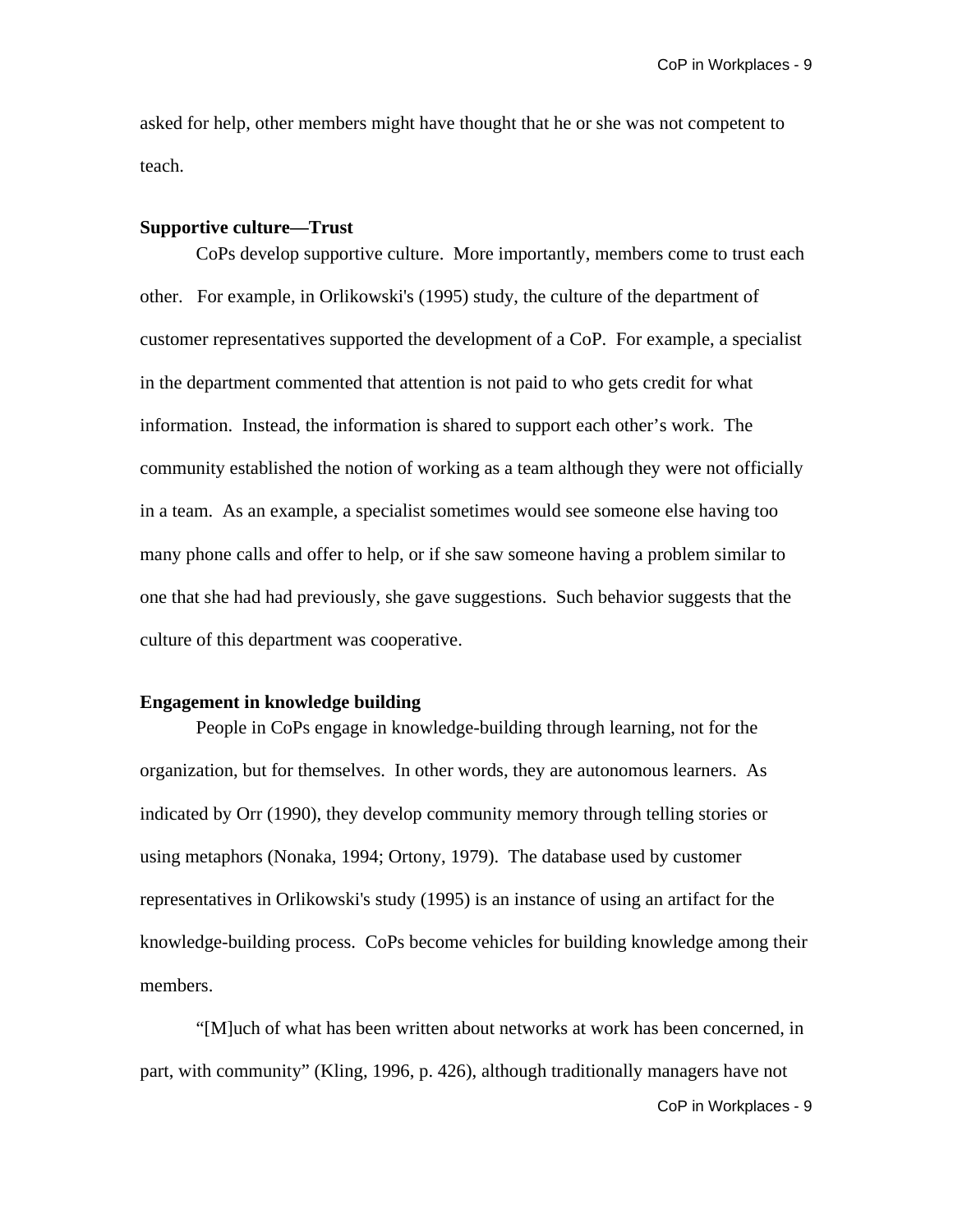paid attention to communities for professionals because they are usually based on informal social networks. Kling (1996) claims that "communities that are based on people caring about and taking responsibility for the well-being of their members are harder to build." (p.434). This caution is consistent with those made by others such as Stewart (1996) or Stamp (1997) who further asserts that "while it's generally agreed that CoPs cannot be commanded by management dictum or jump-started by technology, it is very easy to destroy them by meddling—even when the meddling is a well-intentioned effort to nurture them." As Huysman (2003) argues, management could harm the mechanisms of managing knowledge.

#### **Research Methods**

A qualitative case study approach was chosen for this study as an appropriate method for investigating interrelated factors that influence organizational learning in a professional CoP. The study examines unique cases of a CoP in an organization. The purpose of the study is to give a "thick description" (Geertz, 1973) of a naturalistic environment. The method of inquiry is an instrumental case study (Stake, 1995) based on a need for general understanding of the social construction of knowledge in a CoP.

The selection of the research site was based on certain criteria described below (LeCompte & Preissle, 1993). In fact, the first author, who conducted the fieldwork, chose the research site based on the five attributes that were derived from the definition of a CoP : (1) a group of practitioners; (2) the development of a shared meaning; (3) informal social networks; (4) supportive culture—trust; and (5) engagement in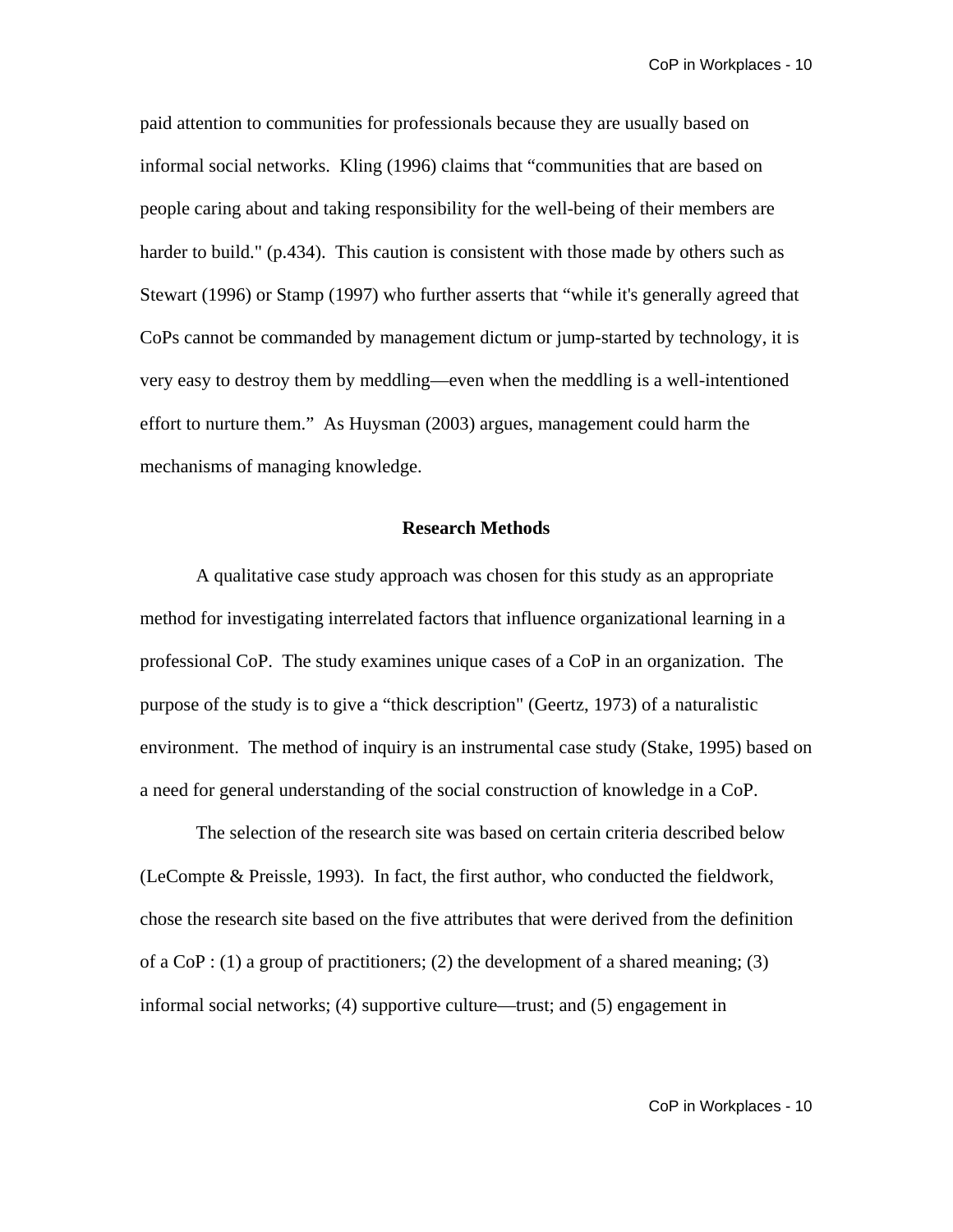knowledge building. Through initial observations and interviews, she identified a CoP at the Public Defender's Office in Square County<sup>2</sup>.

**Observations.** The first author conducted observations in the Public Defender's Office in Square County between October 1998 and March 1999. The fieldwork included observing the daily work practices of public defenders, shadowing particular attorneys, sitting in on two jury trials, visiting the local jail four times, and attending various social gatherings, such as parties, where public defenders were in attendance. She asked two of the attorneys to allow her to shadow them during their workdays. Also, she chose to observe the two jury trials because trials are one of the major events where attorneys strongly support each other. In addition to these planned observations, there were times when an attorney asked her to follow him, to go visit the jail with him, and go to a party. Since this study used an emergent design (Schwandt, 1997), she decided that it was usually appropriate to observe these informal occasions. The informal observations outside the office gave us an insight into the culture of the office and the relationships among the attorneys.

During the first three weeks of observing this office, the first author was a rather passive participant observer. However, after two weeks, she asked the manager of the office, Paul Linton,<sup>3</sup> if she could assist with some of the office's work because all of the employees, including the secretaries, seemed very busy. The thought behind this was that if she could participate in some work practices, she could learn more about the nature of

 $\overline{a}$ 

<sup>2</sup> The name of the county is a pseudonym.

<sup>&</sup>lt;sup>3</sup> All the informants' names are pseudonyms.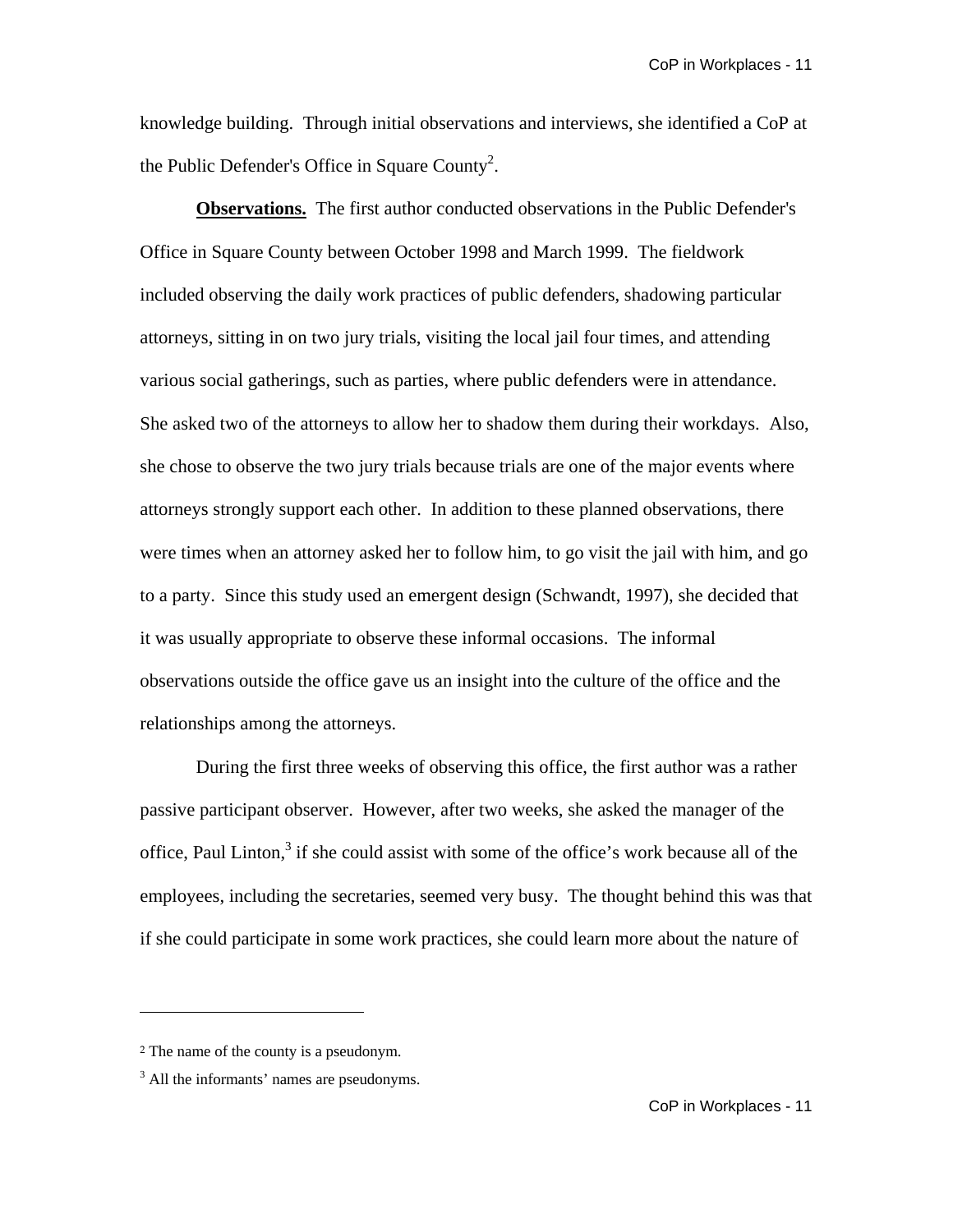the work. Therefore, her role became that of a participant-observer after Mr. Linton allowed her do some office work.

**Interviews.** Interviews related to learning experiences in this community were conducted individually during office hours. They were conducted twice with seven attorneys at the beginning and end of the fieldwork, once with an investigator in the Public Defender's Office, and finally with a prosecutor at the end of the fieldwork. Each interview lasted between a half hour and an hour. All interviews were semi-structured, which allowed for additional questions beyond the scripted interview items. The first interviews were conducted for the purpose of identifying an appropriate research site, based on the criteria we stated earlier. Therefore, the questions were rather general compared to the second interviews. The questions employed during the second interviews concerned more specific incidences that occurred during the observation. All the interviews were tape recorded and transcribed. In addition to the semi-structured interviews, the first author had informal conversations with the same attorneys, a workstudy student, an intern, and secretaries, as well as judges, prosecutors, and clients throughout the course of the fieldwork.

**Document review.** Various documents, such as newsletters and a Web site provided by the state Public Defender Council, which offers services related to public defenders' professional development, were reviewed. An informant from the Public Defender Council provided us with a report detailing perceived public defender competence and a document called *outline of the condensed index of attorneys' improper behaviors*. The first author obtained a judge's final jury instructions during her observation of a trial.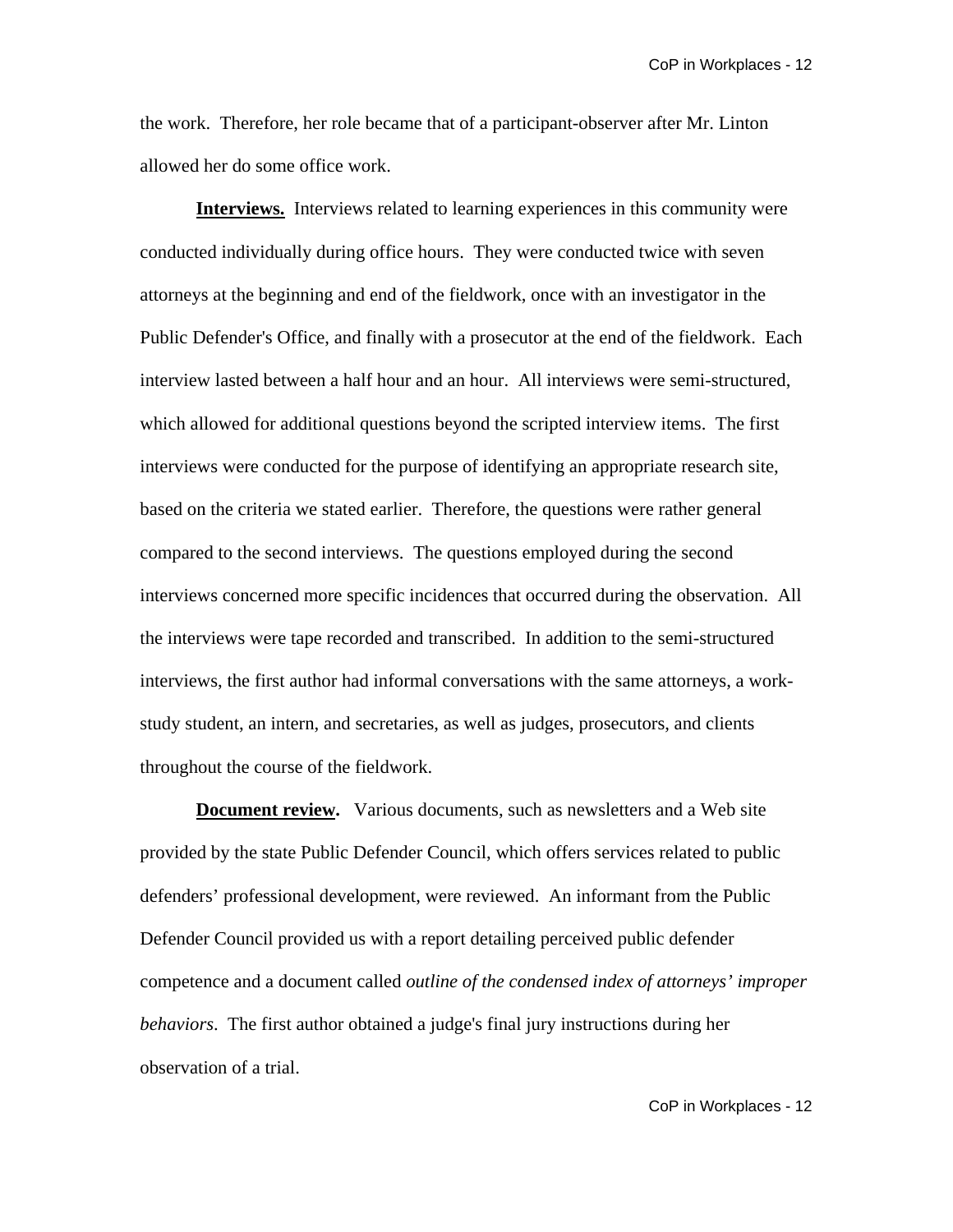### **Research Site: Square County Public Defender's Office**

Before introducing the more elaborate concept of CoPs, it is useful to understand an ethnographic case study. The research site, Square County Public Defender's Office, is a small organization that employs seven full-time attorneys, one investigator, and three secretaries. There is one manager who is in charge of the office. Due to budget constraints, they do not have strong IT infrastructure, e.g., lack of access to the Internet . Despite the job's low status (in comparison to prosecutors and judges) and lack of external incentives (e.g., monetary compensation), the public defenders in this office are motivated to learn from each other and become better defense attorneys. Being a public defender is not an easy job. However, the negative factors related to being public defenders (see below) lead them to band together and make their ties stronger because they cannot afford not to help each other.

Our interviews and observations revealed that the culture of the office encourages opportunities to learn and fosters willingness to share information among attorneys. This office has relative advantages over other public defender offices. For instance, they employ seven full-time public defenders whereas many other counties only have contract attorneys. The attorneys in this office expressed the importance of having colleagues with which to share ideas. Jason, an attorney, explained that this office was like a family; they watch out for each other. Despite their highly individualized work style, they help and give each other support. The office atmosphere is very supportive, and they are willing to ask questions and help each other.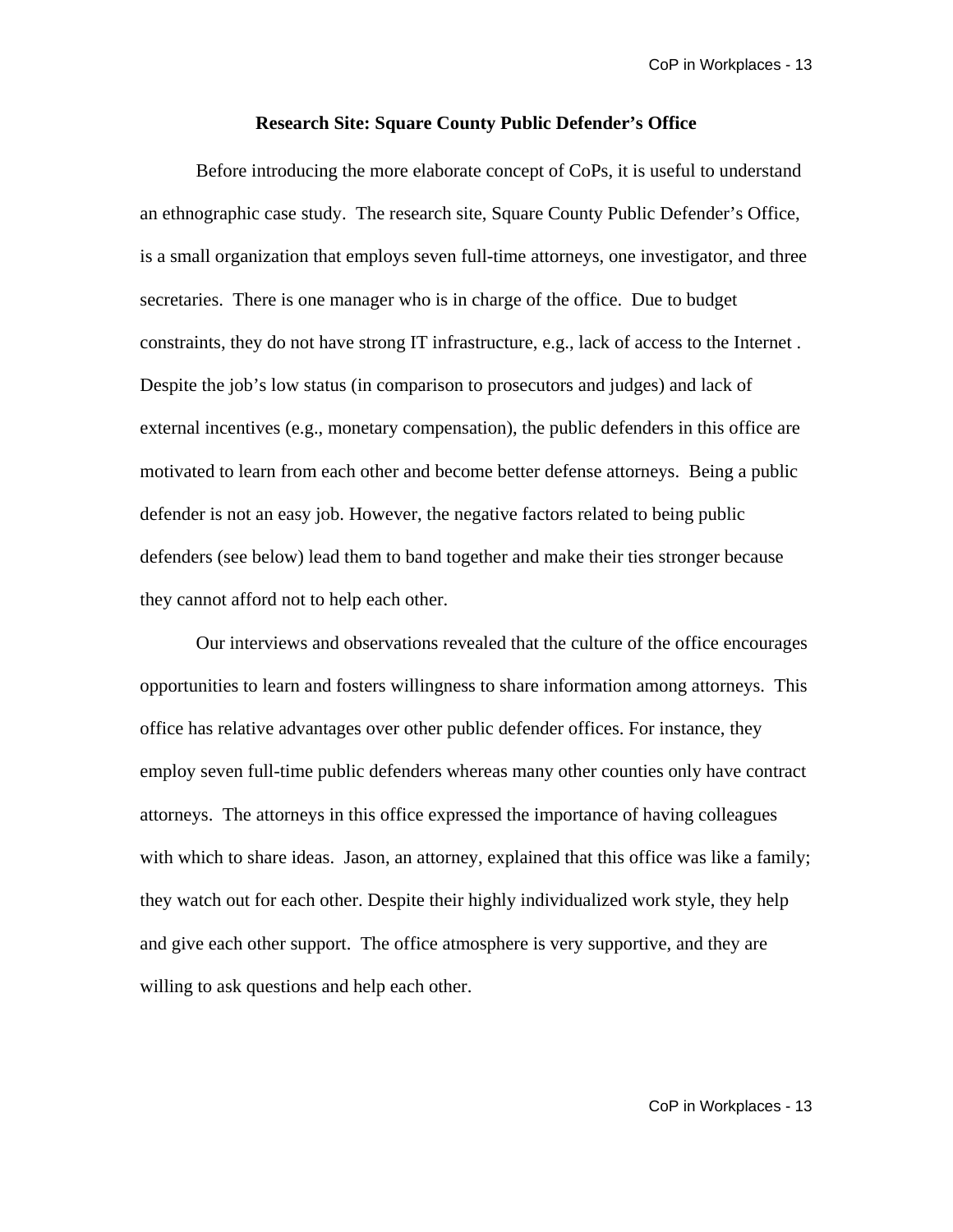#### **Understanding a Community of Practice among Public Defenders**

As we began this research, we used the definition: "communities of practice as informal social networks that support a group of practitioners to develop a shared meaning and engage in knowledge building among the members." Based on this definition, we described five attributes of CoPs earlier in this article: (1) a group of professional practitioners; (2) the development of a shared meaning, (3) informal social networks, (4) supportive culture—trust; and (5) engagement in knowledge building. Below, we detail how the Square County Public Defender Office fulfilled these criteria.

## **A group of professional practitioners**

Practice is a basis of a CoP because a CoP emerges around a particular field of profession. Sally, the most recent public defender to join this office, expressed that she respects the knowledge of the other attorneys. She was proud of the depth of knowledge in this office.

It's a very knowledgeable office. We've got attorneys in here that just have so much knowledge, so that even though our clients would say, "I don't have an attorney, I have a public defender," in reality, I think there probably isn't more legal knowledge anywhere in the State than in this office. We are just an amazing group of people (personal communication).

In addition to acknowledging the expertise of the attorneys, her comments also indicate that they do not get much credit for their work. Their clients constantly see them as "non-attorneys" because they don't have to pay for their services. The attitude of their clients seems to be one of the reasons they need to help and support each other.

#### **Development of a shared meaning**

Being a public defender is not an easy job. Despite the importance of their work,

public defenders are not as respected in society as they should be according to the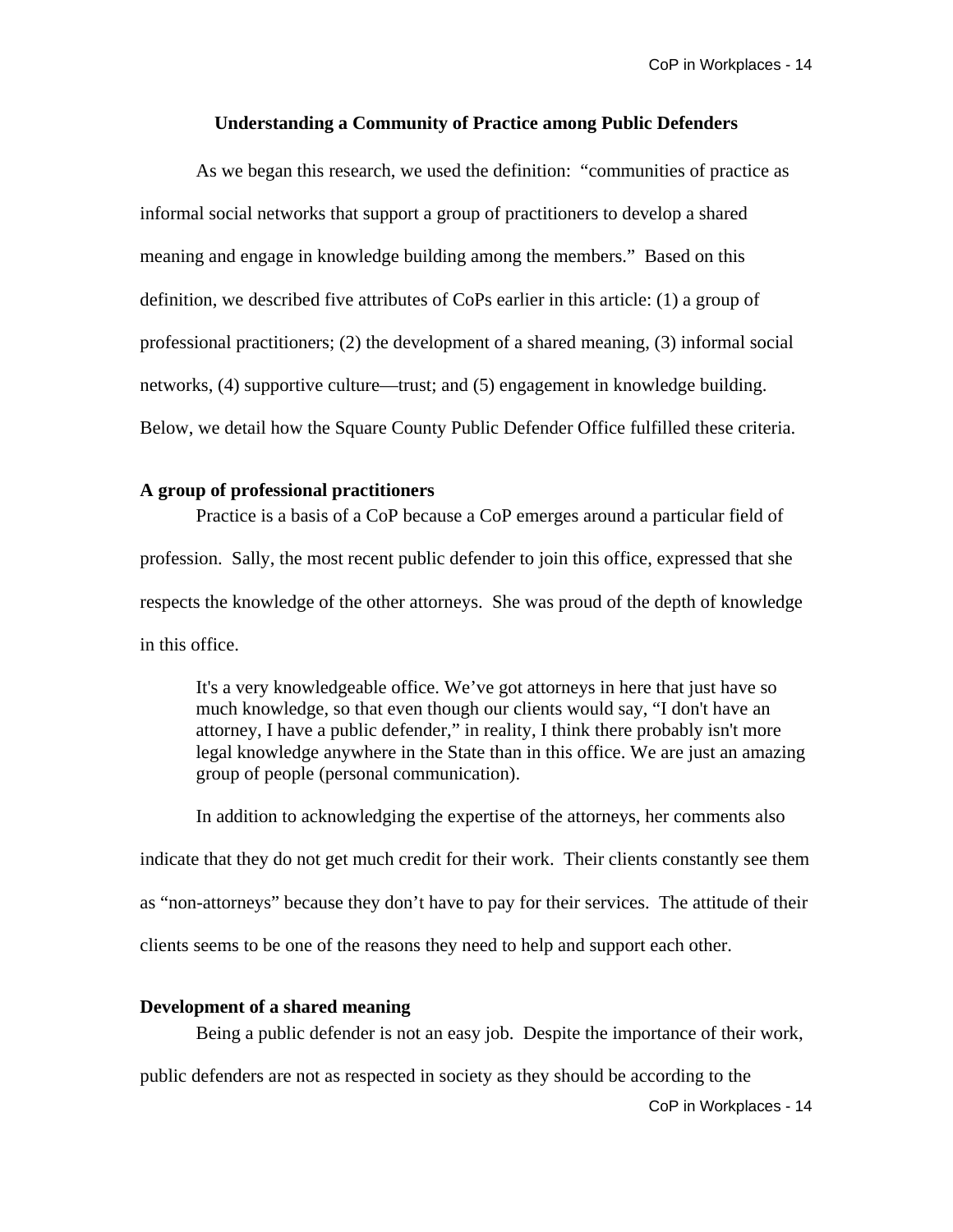informants. That is why the Public Defender's Office is "not a popular source to give money to" (Paul Linton, personal communication). The office was consistently struggling to obtain better funding, but had not been successful. The rest of the government offices consider the public defender's office as "a stepchild" (personal communication) who does dirty jobs. For example, the condition of the outdated computers in the office is an indicator of its low status, relevant to, for example,

prosecutor's office.

Sally expressed one of the main difficulties of the job, working with clients:

It's a hard area to work in . . . because of all the obvious reasons. You know, our clients are in jail and they are facing prison time. Sometimes they come smelling like alcohol and you know they keep coming back, and coming back for all the obvious reasons. You are their mother, their counselor, their confessor, and their attorney, and their therapist too. You're everything. And sometimes you don't want to be (personal communication, March 10, 1999).

Jason, another attorney, confirmed Sally's statement that dealing with troublesome clients

is a major tension in this job:

. . . it [the public perception of public defenders] just makes it harder when you deal with some of these people, [changed his voice] "Oh, I've gotta public pretender, oh, God, these people suck, you know, I've heard all kinds of bad things about them." So, they come in with that attitude to begin with. It's kind of tough on a client-attorney privilege situation where you're trying to get information from them to help them, and they think all you are doing is scrutinizing when you ask them simple questions like, "Have you ever been convicted before?" [changed his voice, again] "What's it to you?" "Well, something that's kind of important. I need to know for future reference." I am dealing with these people and I don't want to be the only one in the dark. Anyway, that happens and again, that's a public perception (personal communication).

Another difficulty is that they must live with the perception that public defenders

are not as good as private attorneys because they are obligated to defend the indigent. As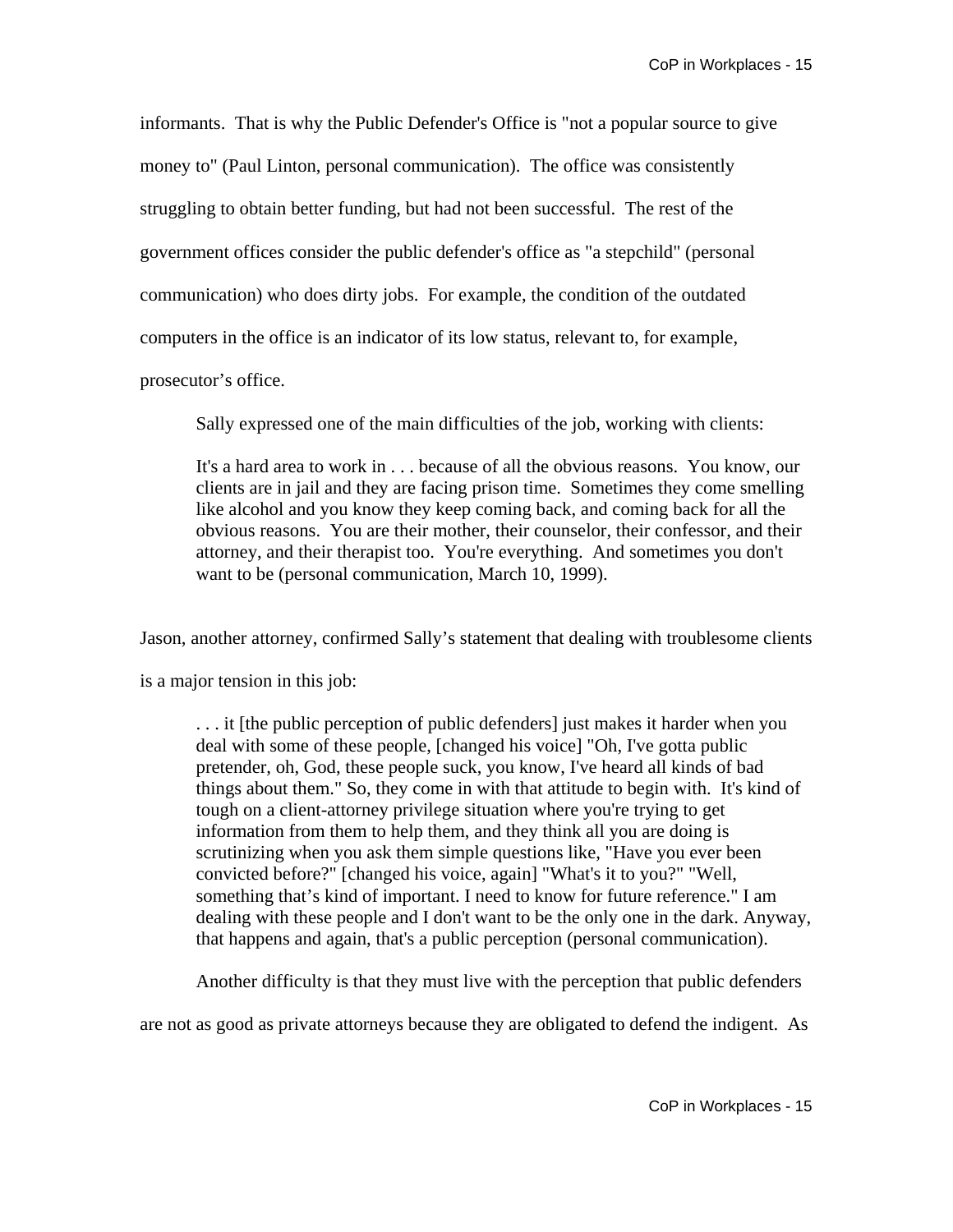Jason mentioned, clients meet with public defenders with an attitude that public defenders are not as competent as private attorneys.

Bob, the investigator in this office, said, "Because of the stigma of the title of the public defenders, they [the clients] don't think they [the public defenders] are attorneys . . . it is very frustrating. It's one of the most difficult things that I think we have to deal with" (personal communication). Sally affirmed that "I just think there is a lot of stress on the job. No question about it" (personal communication). On the other hand, we believe that these negative factors of being public defenders, in fact, are contributing reasons that they formed a CoP among themselves to support its members. By sharing knowledge and learning from each other, the members of a CoP construct a shared meaning. Among themselves, they develop a shared meaning of what it is like to be a public defender.

#### **Informal social networks**

Tom gave an example of sharing practical knowledge with colleagues. He was asked whether he shared information with his colleagues, such as his observation that a certain judge would consistently act in a particular way for a specific kind of case. He explained what would happen in daily life regarding the exchange of such information:

They probably know already, my colleagues I mean. We have a pretty experienced group here, so. But, what I might do is, if I have a hearing first thing in the morning, in front of the judge, and the judge is in a bad mood. What I'll do is, come in and I kind of make a comment if I see another lawyer leaving the office, I say, "Are you going to Gibson's court?" "Yes." "Be careful. Gibson is in a bad mood." We do that kind of thing. But there is no formal way. I mean I don't post a notice in the office and say, "Be aware all lawyers. Gibson is in a bad mood today." [It happens] if I see the lawyers because not everybody has the same schedule, so. But we share things that way, and we share things, "Oh my god. Be careful. The prosecutor in Gibson's court is, oh boy, today is a bargain city. She is giving away everything today. So, you know, take your cases down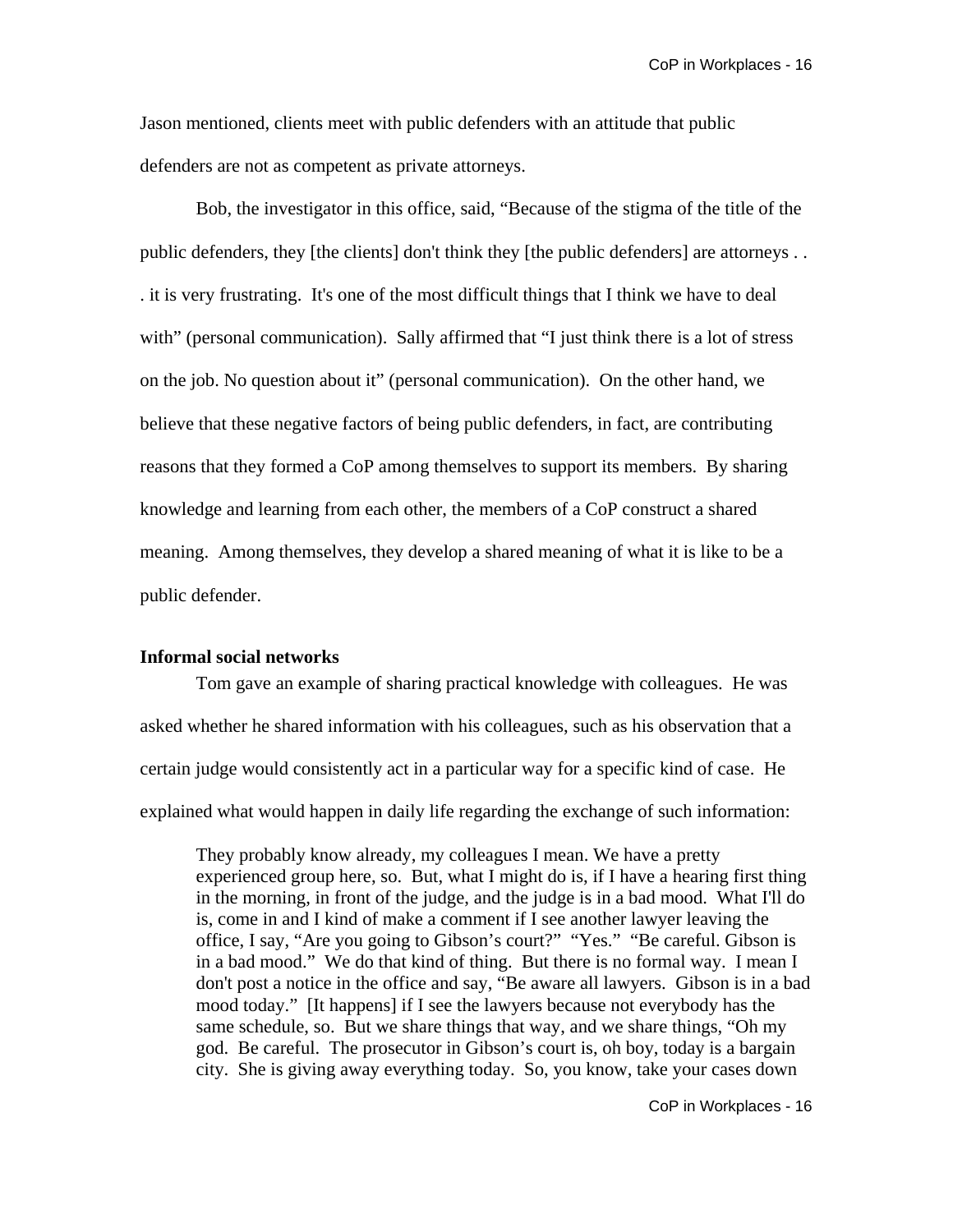and get a good plea bargain." We share that frequently. Every time we come back from court, we let other lawyers know that court's running behind or the court's on time, all that stuff.

Hence, the attorneys talk to and give some tips to each other informally to exchange

"practical knowledge" about judges and prosecutors. Tom further clarified his previous

statement:

Actually if they [other attorneys] are getting up and got files in their hands and walking toward the door, then we know they are going somewhere. So, they might need that, but if they are sitting in their offices, doing work, maybe they don't care about court's time because they're not going to go to the court today. So, I don't want to bother them saying, "Oh, by the way, the judge Cox's on time today." "Well, big deal. I don't have any cases with Judge Cox." No, we don't go on a systematic basis and go each lawyer and say, you know. I: So, just when you see them going to court? T: Yes. Or see them on a hallway or see them coming to court, or leaving court or something like that. Or, if we are in a court and they come in, they come up to us and say, "What's happening in here?" (personal communication).

Tom's comments pointed out the importance of proximity. As mentioned earlier, the office is small, so the attorneys cannot help but see each other when one of them goes to court. Also, since all the courtrooms are located in the same building, they see each other in the hallways. In addition, their work is equally distributed in all courts. Consequently, they also see each other in the courts all the time. The physical environment provides opportunity to share their knowledge informally.

# **Supportive culture—trust**

The attorneys in this office respect and also support each other. During trials the office provides a strong, supportive culture, but that is not the only time that the attorneys help each other. Sally recalled her experience when she came to this office as a new attorney: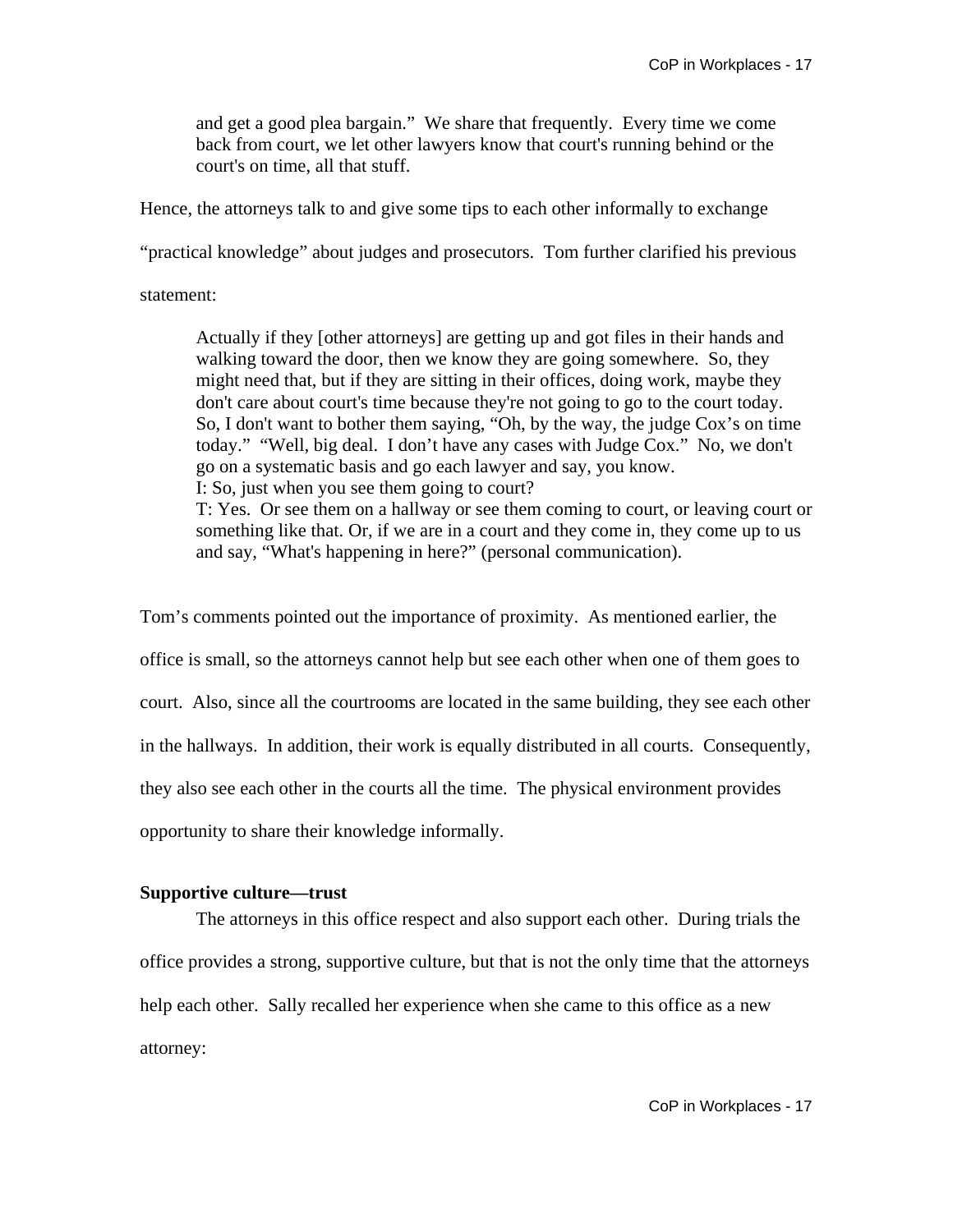S: When I was a new attorney coming out of law school, because I came right here from law school in 1991, there was more of that [getting feedback from colleagues], and it wasn't just Paul [the manager of the office]. It was everyone who said you need to do more trials, because I didn't do a trial for my first year, I would do anything not to do a trial. I would talk to my clients. And they [the other attorneys] were right. I did need to do more trials and then I started to do more trials. Once you get comfortable with that, you are over a big accomplishment. So, as a young attorney, I got a lot more feedback than I do now. We don't really criticize each other. But again, that's because we are all experienced attorneys now. There isn't that need for close supervision. I: But would they do that for somebody new to this office? S: They would, yes. Because what one of us does reflects on everybody else (personal communication).

In the above comments, Sally expressed her fear of going to trial when she started to practice as a new attorney in this office. Her comments further indicate that she had received scaffolding from her colleagues when she started. The other attorneys in the office helped her see what was expected in the role of a public defender, including the importance of going to trial. Also, she made an important point that an attorney's performance reflects on the reputation of the Public Defender's Office. Nick confirmed Sally's reflection when I asked him what happened when somebody came to this office right out of law school:

We'll all help them. Sally came in here like that. This was the first job she had [as an attorney]. We all watched and commented, and she didn't do the hard cases at first. She turned out real good, I think. Anytime someone comes to us with questions, we answer it, try to help (personal communication).

This process of learning how to cope with fear is also found in Becker's study on marijuana users (1960). Becker illustrates how experienced marijuana users teach novices how to redefine the frightening experience as pleasure. An experienced marijuana user "teaches the new user that he can 'get to like it after awhile'" (p. 55) and tells stories about his own experience of being a novice user. Sally went through a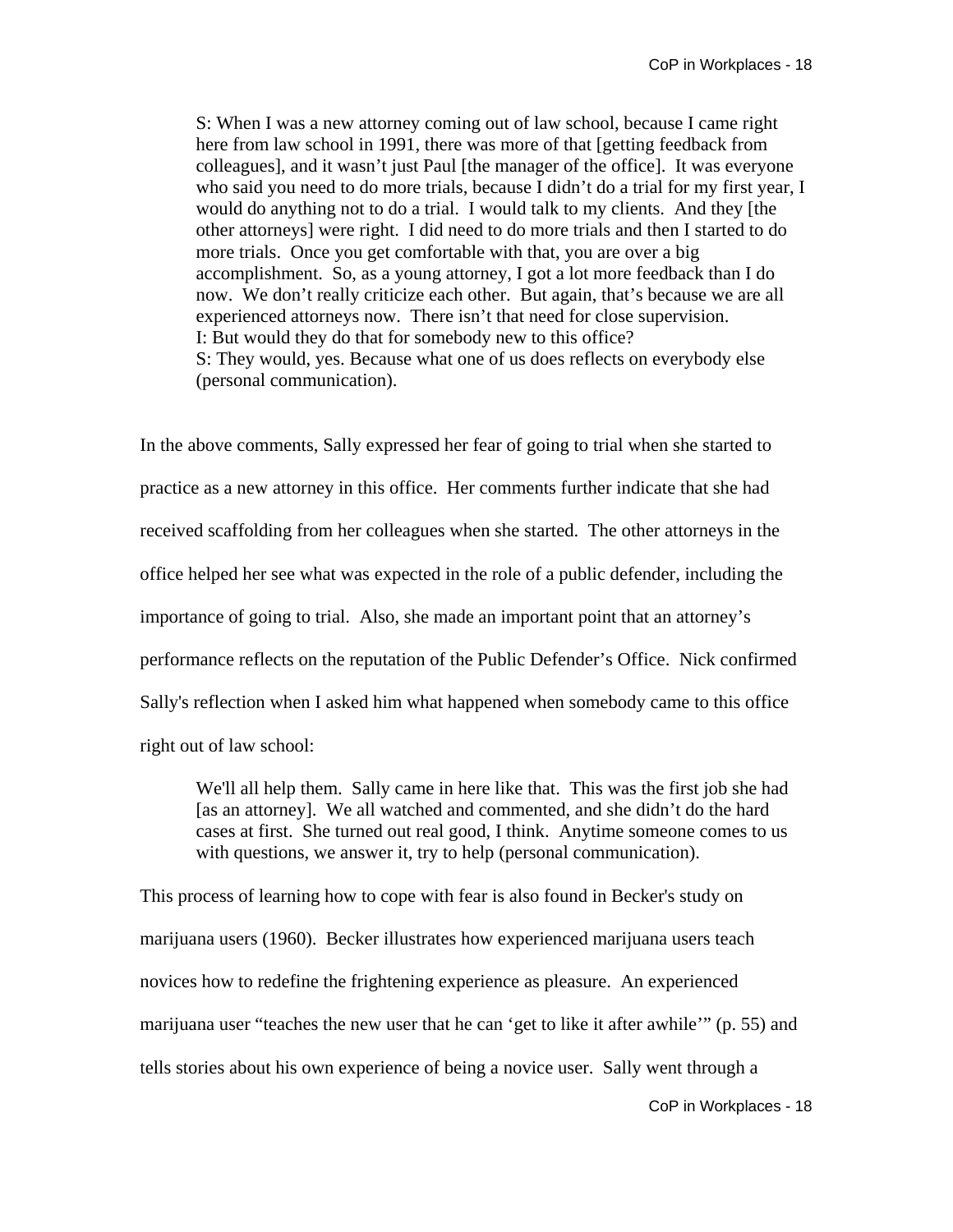similar process as a new attorney to conquer her fear of going to trial, and other

experienced attorneys advised her on how to overcome the fear.

The mutual support described above is based on one of the unique attributes of the office, that it has full-time public defenders, whereas most of the counties in the state do not. Alisha described her past experience as a contract attorney for a different county where she did not have opportunities to learn from and to share legal knowledge with other attorneys as much as she does in this office:

I: I've heard that this office is unique in terms of having full-time public defenders whereas other counties have only contractors. A: That's what I first did when I got out of law school. I was in a private practice and contracted for Triangle County, which is about 30 minutes away. But that was *strange* because there was no office to go back and talk to about those cases. I was on my own. Looking back, I wonder how good an attorney I was, just right out of law school, because I took major cases as a contract attorney and I didn't know anything . . . . I'm glad I'm here now. (personal communication).

Alisha talked about her past experiences of being on her own and expressed how valuable it is to have an office where attorneys who have similar experiences talk to each other, and share their ideas.

Helping each other happens naturally in this office, as illustrated by Sally's experience being a new attorney. Moreover, it was observed that there were many social events centered on non-work events, such as birthday celebrations for the attorneys. Jason commented that this office is like a "family": [In this office, it's] kind of like having a lot of brothers and sisters around you, and they tell you, "What's going on, can I help you out?" (personal communication). If a group of people operates like a family, there is less consideration for individual benefit than for the group as a whole—they look out for each other.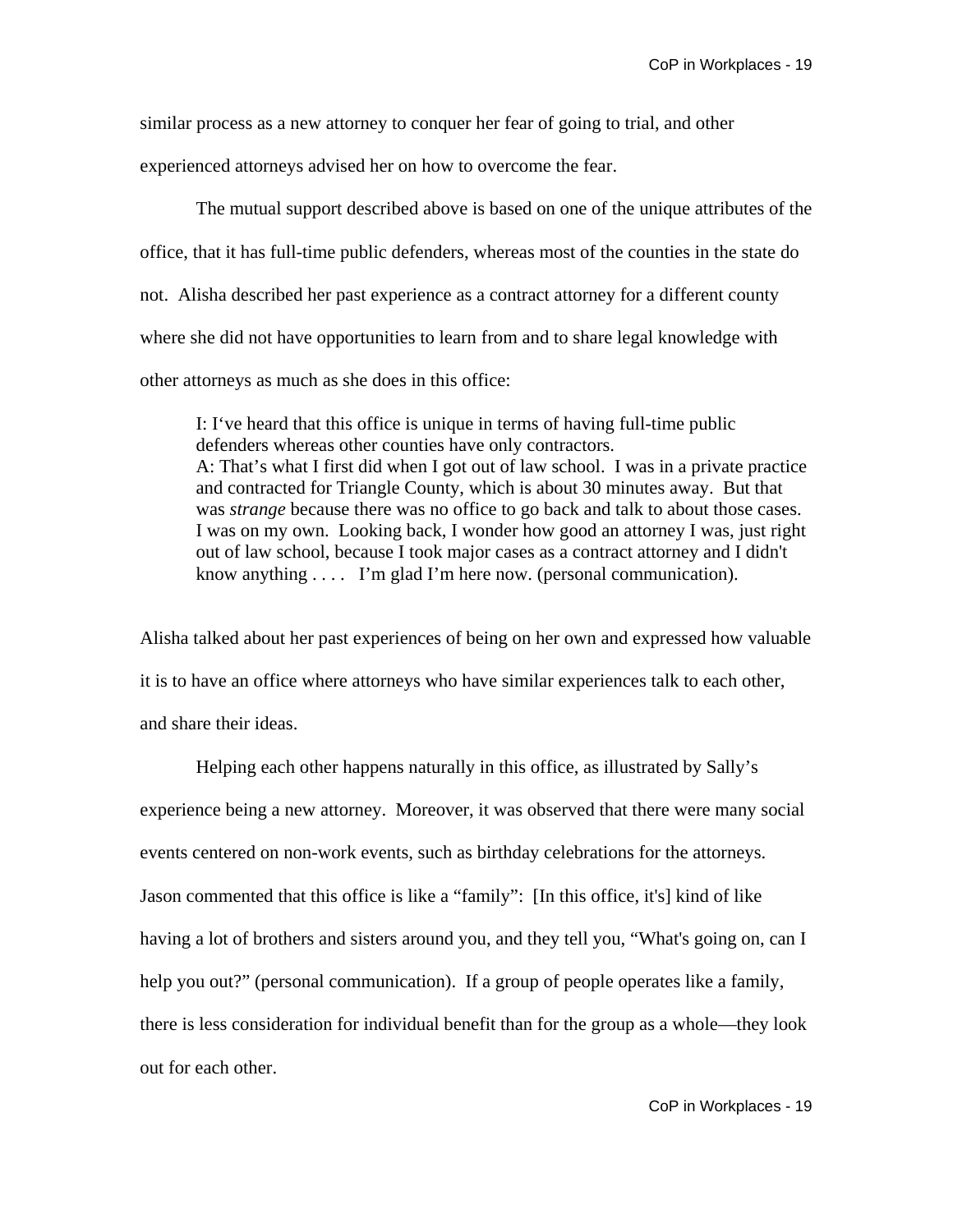#### **Engagement in knowledge building**

Every attorney in the office expressed how beneficial it was to have someone who is knowledgeable about and has experience in the legal profession. Individuals in a CoP have to be motivated to learn and work in order to improve their practices. Within a CoP, the members engage in knowledge sharing and collectively build their knowledge base. For example, Richard described instances of how he contributed to other attorneys' cases as well as how other attorneys helped him when he was preparing for a trial. When he was asked whether he exchanged information with his colleagues, Richard affirmed:

I think we do that all the time. When I come across a good case, I copy it and give it to my colleagues or, just as I said, when I have a particular problem that I don't have an answer to, I talk to other attorneys, about the trials. When I have a question about strategy, I sit down and talk to other attorneys. We also have an investigator here. He helps us and I sit down and talk to him all the time about the strategy, etc. That's very very important. So, we do that on a regular basis.

Richard underscored the significance of exchanging information and discussing strategy with other attorneys in the office. He indicated two ways of sharing knowledge. One is to make copies of a useful case, the other is to be asked questions. When asked to elaborate on his experiences in the latter situation of talking with other attorneys, he explained in detail. The process of working with other attorneys is rather informal. For example, Richard brings up a case that he is working on and asks his colleagues how it looks to them. They might suggest talking to witnesses or further examining a police report to indicate the problems involved.

Even though Richard had been practicing law for about 25 years, he still considered it valuable to discuss his cases with colleagues. He described the interactions with his colleagues as "partnership." Although the attorneys do not work on the same cases together, the term "partnership" implied that they seemed to have a sense of sharing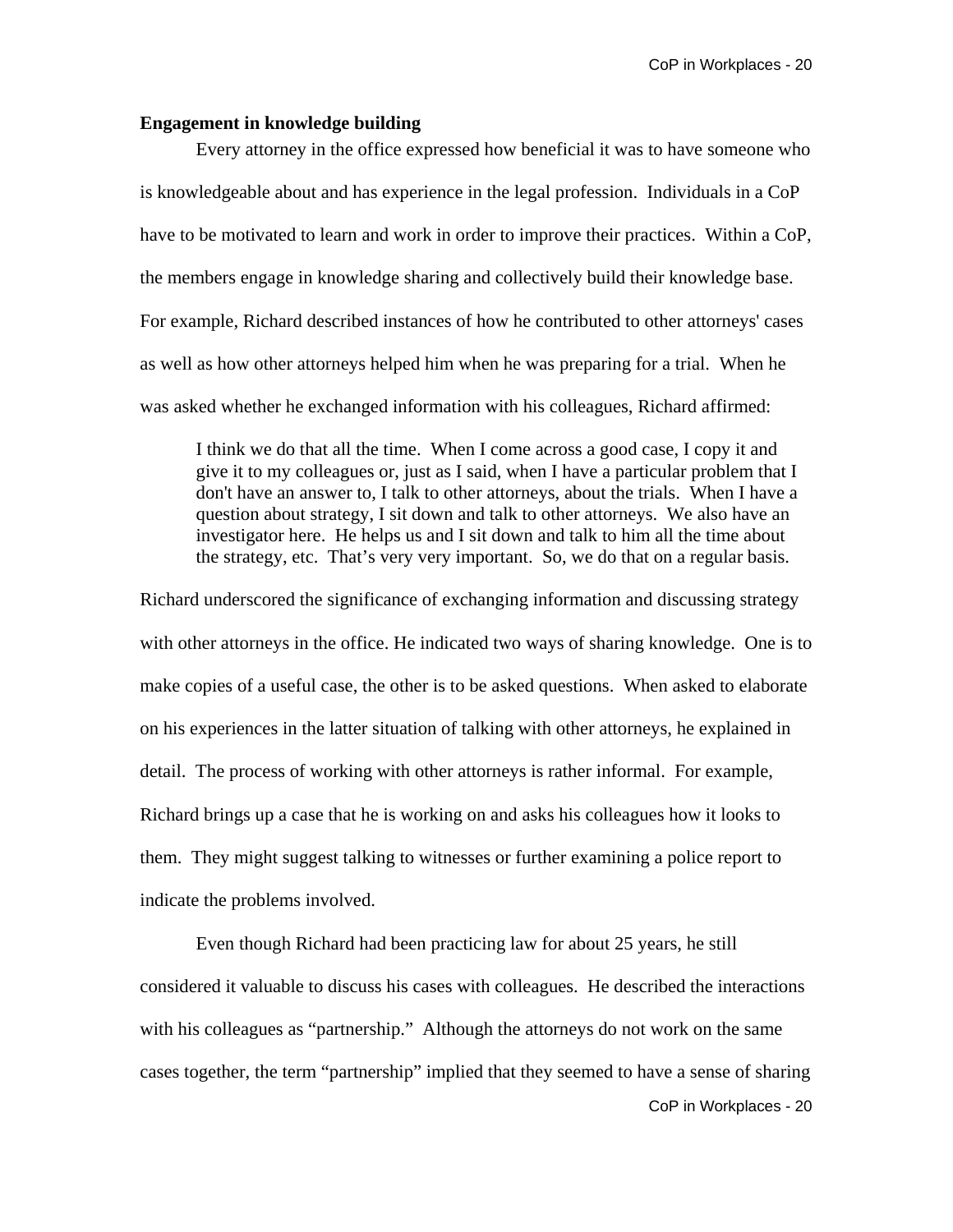cases together. He compared his experience of being in private practice and underscored the importance of having colleagues who can talk about cases with him because he did not have this kind of partnership there.

Jason was asked if this partnership happened often. He replied:

Yeah, I think here it's pretty good because most everybody gets along, is willing, and able to share with other people, updates in a law or any other issues come up. We get along pretty well (personal communication).

This knowledge sharing is encouraged by the culture of the office. All the attorneys are supportive of each other.

Because their experience seems to be very individualized, we were curious how this individual knowledge could become collective. In that regard, Tom was asked whether this office was improving collectively. He again confirmed: "Well, yeah, I think so. In our ways, when people gain some level of expertise, it gets shared somehow." He was asked to explain further how the process occurred, and Tom gave me Richard's Bureau of Motor Vehicles (BMV) example:

Well, for example, like Richard Wilson has a case where we're dealing with driver's license issues. And the notice that was required to be sent out by the Bureau of Motor Vehicles. So, all of a sudden, people start asking Richard questions about that. Nick is another one who's done research on that. We could ask him, too. You know, that sort of thing. I think once somebody does something or tries something or seeks me out. Alisha, for example, will read advance sheets and will tell somebody about our case or something like that. It would be nice if we had, Paul tried for a while to have staff meetings, like on every pay period, Fridays and stuff. . . . That would help kind of formalize some of the communication . . . Yeah, collectively, I definitely sense greater expertise in the office (personal communication).

Tom mentioned that Richard had shared the BMV case with other attorneys in the office and that they would do similar sharing. In addition to confirming collective knowledge improvement in the office, Tom suggested having regular meetings to formalize the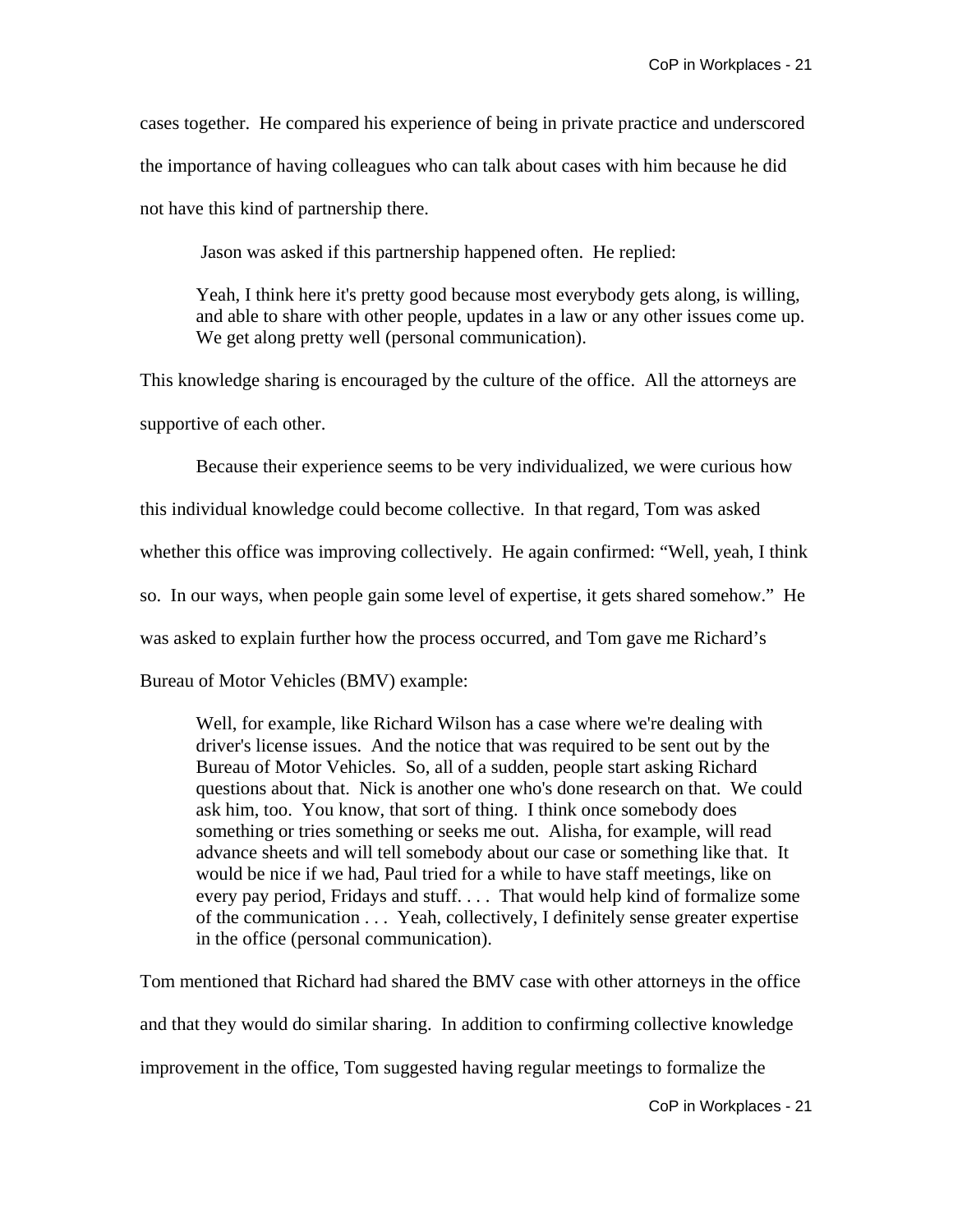process. We speculate, however, that a formal meeting might not be the appropriate way to share certain types of knowledge, because if people are forced to share their knowledge, they may just do it for the sake of sharing (e.g., Barth, 2000). Also, certain types of knowledge, such as cultural knowledge, are difficult to share in formal settings. Richard agreed with Tom:

I think there is an opportunity and perhaps a need for some formalized sharing of information. As you and I talked about in the past, trying to explain how to use the Lexis-Nexis [an online legal publication database]. That would be useful. I've practiced in 25 years and as far as I know, I've *never* had the opportunity to work with anybody to have kind of formalized a structure of sharing of information. It's not like LA law where each week they had a meeting and they would talk about current cases. That's one way of doing it. I have never been in any environment where it's done like that. It may have occurred. I think some people in some offices do that, have a meeting and talk about current cases.

Although formalizing the knowledge-sharing process was proposed by both Tom and Richard, Richard pointed out that he never had that kind of formal process while he was practicing law. In fact, the office used to have regular meetings, but they had quit having them. Richard's comments indicate that formalizing information sharing might not function well.

## **Individuals' negotiation and development of professional identities**

It was found that professional identity was one of the important components of the community studied here. The groups' sense of professional identity makes a CoP strong. Tom confirmed that individual attorneys in the office are improving because "With every trial you do and every case you handle, you just get more and more experience and better." Nick indicated one of the reasons for collective efforts among the attorneys was to improve the office as a whole: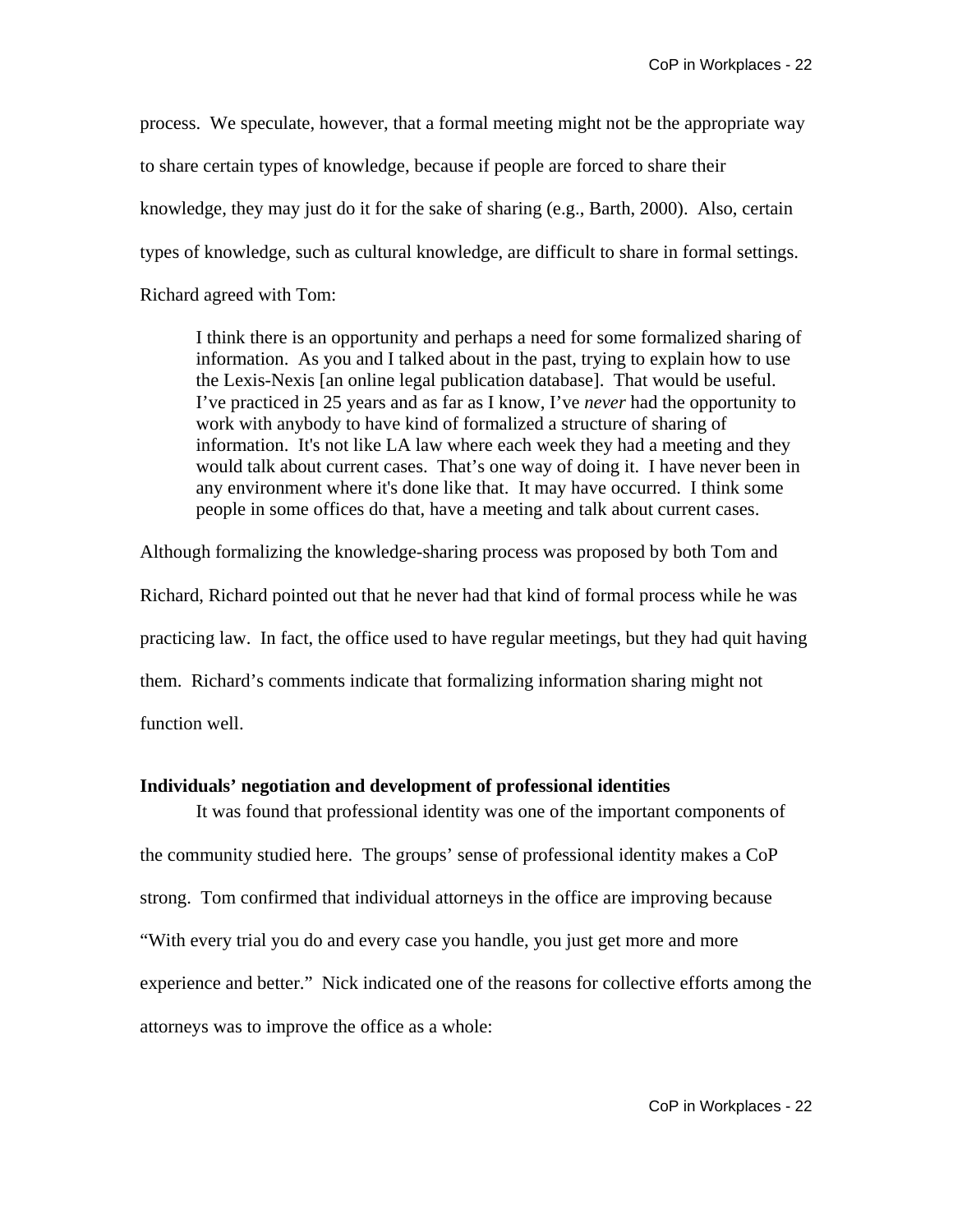Everybody watches us. I guess in one respect, you're working towards the standards of the office. You don't want to let any of the other attorneys in the office down. We want to do a good job. We all do a good job. We want people to think that pubic defenders do a good job (personal communication).

Each attorney is a representative of the office. That is why the public defenders all work closely together to improve the reputation of the Public Defender's Office.

This section illustrated how information exchange takes place in this Public

Defender's Office during daily work. Richard, who had been practicing as a private

attorney, expressed appreciation of having colleagues to talk to about cases. The

attorneys help each other and collectively improve their practices. Furthermore, Nick's

comment addressed one of the reasons for helping each other: each attorney's work

reflected on the reputation of the office. We speculate also that their efforts to become

better attorneys derive from their professional pride.

An outsider's view of the Public Defender Office was provided by a prosecutor working

in Square County, who confirmed their collective improvement:

I think to a large degree they improve collectively, because they pool their knowledge, not on an individual case, because they don't work together usually on their individual cases. But what they will do, it seems to me, because I notice one will do it, and then all of them will start to do it, is one person will try something new, or will find a new case that's advantageous to a defense position, or will go to a seminar and learn something about a trial technique of this, that, or the other. Or they'll try a trial technique and it will be effective and they'll kind of teach the other ones. So, I think they have improved collectively. And that's great, because if they improve collectively usually it improves the prosecutors collectively, because when they step up and learn how to do something we usually learn how to defend it. So we step up and then maybe we learn a new prosecution technique which they learned how to respond to and so we step each other up, repeatedly. So hopefully, if we're all motivated and we're all doing our jobs we're teaching each other at the same time, which is great (personal communication).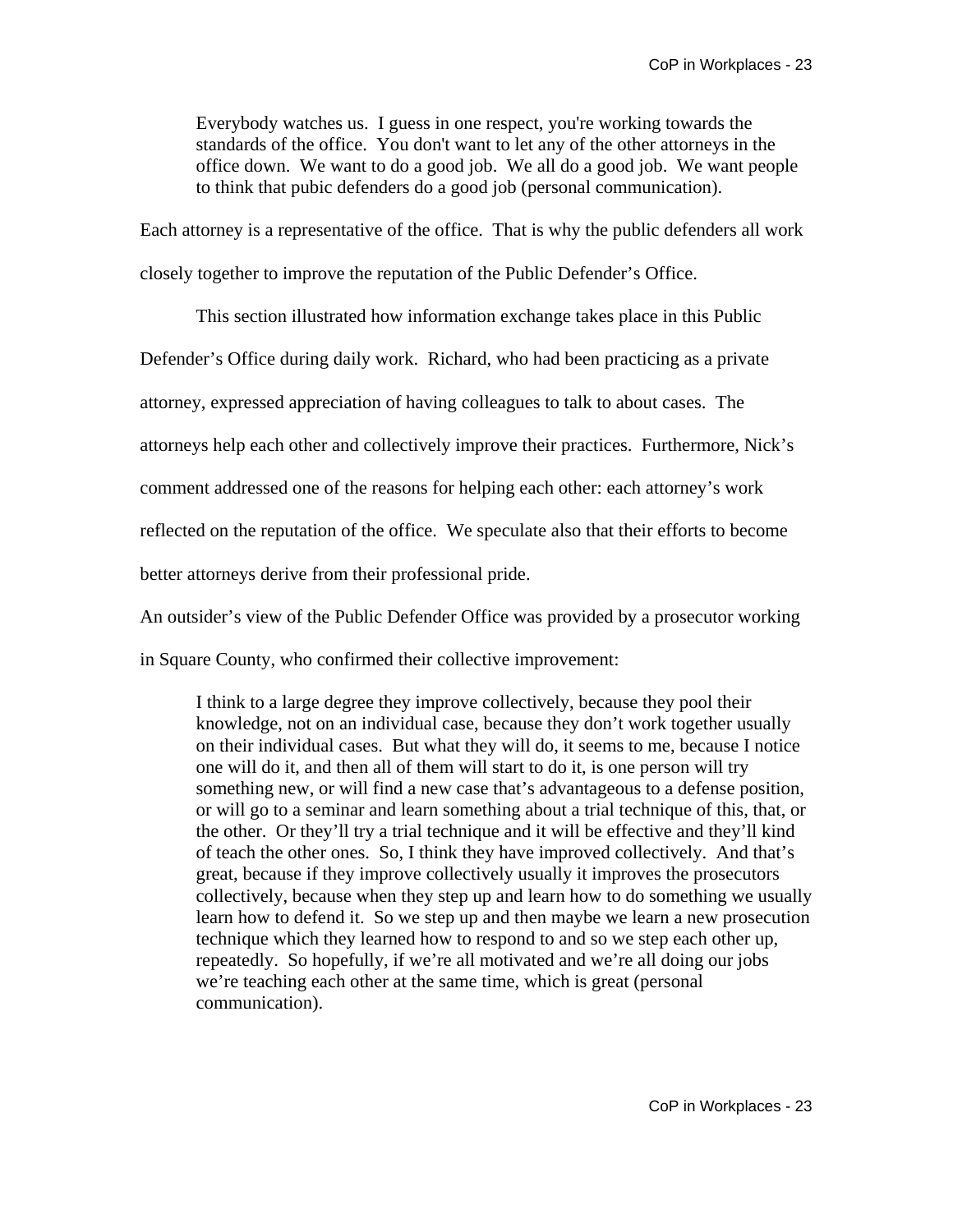The prosecutor provided an example of the collective knowledge building among the public defenders by saying that when one attorney tried a new technique or was given a new case, the other attorneys would learn from that attorney. Her comments also address not only the collective efforts among the public defenders but also the influence on the prosecutors who work in the same courts. This indicates that CoPs can influence each other to become better practitioners and build professional identities.

In summary, the information we gathered in the case studies changed our understanding, and led us to add a sixth attribute: (6) individuals' negotiation and development of professional identities.

#### **Discussion**

A CoP provides an informal learning environment in which novices and experienced members of the community may interact with each other, share their experiences of being in a particular profession, and learn from each other. Therefore, organizational learning occurs in a CoP. Clearly, novices develop their professional skills through mentoring and apprenticeship to more experienced members. This is the concept of "legitimate peripheral participation" developed by Lave and Wenger (1991). By using this term, they explain that "learners inevitably participate in communities of practitioners and that mastery of knowledge and skill requires newcomers to move toward full participation in the sociocultural practices of a community" (p. 29).

However, CoPs are useful not only for novices but (also) for master practitioners. Learning is a continuing process in any kind of profession. Although Lave and Wenger (1991) do not discuss how learning occurs among full members of a community, even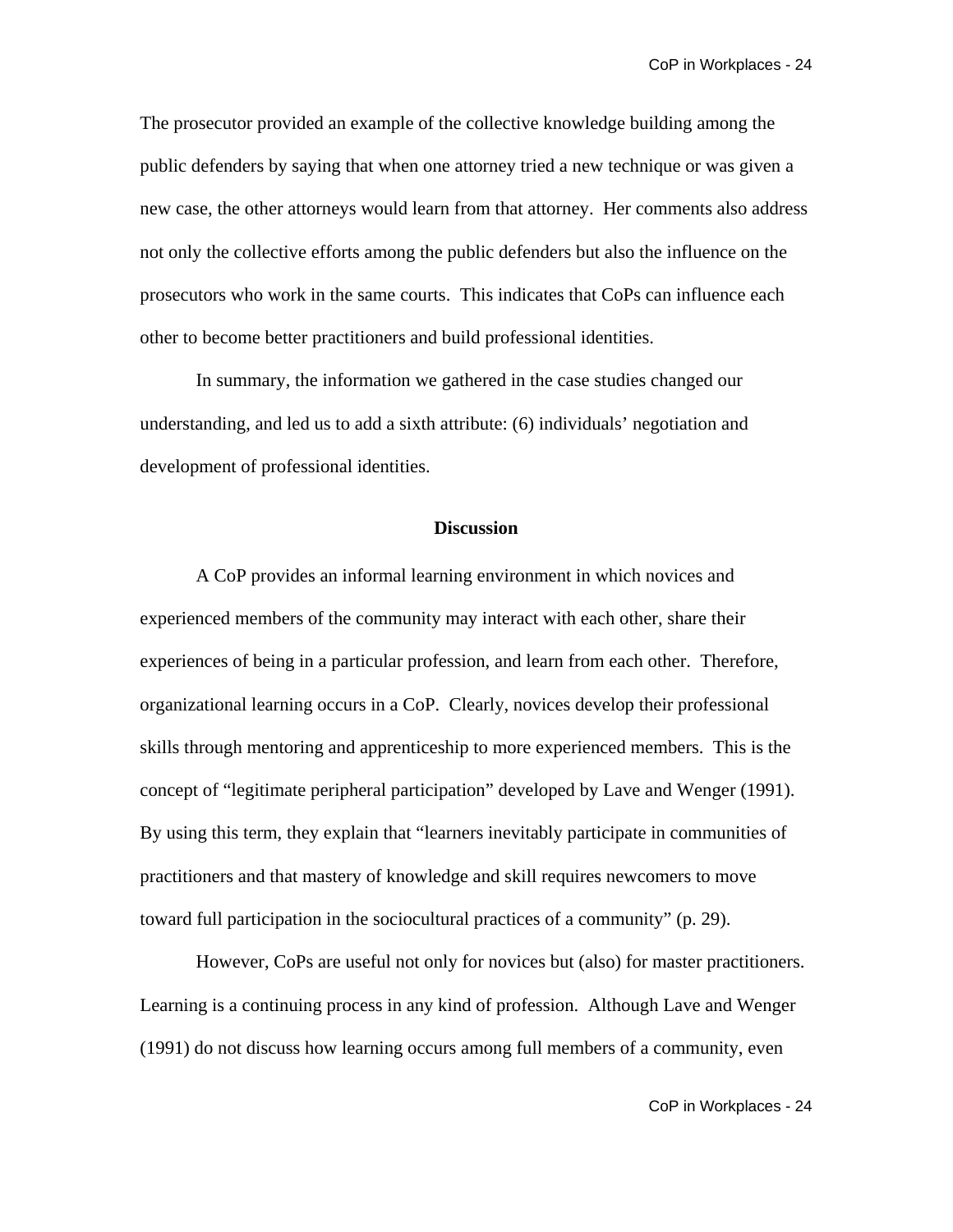experienced attorneys who have been practicing more than fifteen years can learn from younger attorneys, because conversation with the less experienced attorneys elicits the experienced attorneys' reflection on their own actions. A CoP is a place to bridge these two groups (novice and experienced) and to start a conversation within a particular profession. That was found to be the case for the experienced attorneys in the Public Defender's Office in Square County, as well as for the Xerox technicians studied by Orr (1990).

A problem with the concept of "legitimate peripheral participation" is that it is hard to draw a line between novices and experienced people. How do we determine when novices should become full participants? A public defender in Square County, Tom Ashton, mentioned that he never felt that he had reached a mastery level, though others perceived him as a well-experienced attorney. Perhaps this failure to recognize one's own personal mastery is an important factor in continued participation in a CoP. Once people perceive that they have reached a mastery level, they may opt to stop learning, and participating in their professional CoP. There are other possible factors that keep them in a CoP; for instance, they may seek emotional solidarity and have a desire to pass on experience to younger generations.

## **Implications for Education and Communities of Practice**

In this study, informal learning activities were examined in a workgroup that is not officially regarded as a workgroup. The results of this study may be useful in different ways. First, researchers who study organizational learning and CoPs can benefit from this study's local theory. Wenger (1998) developed a broad theoretical framework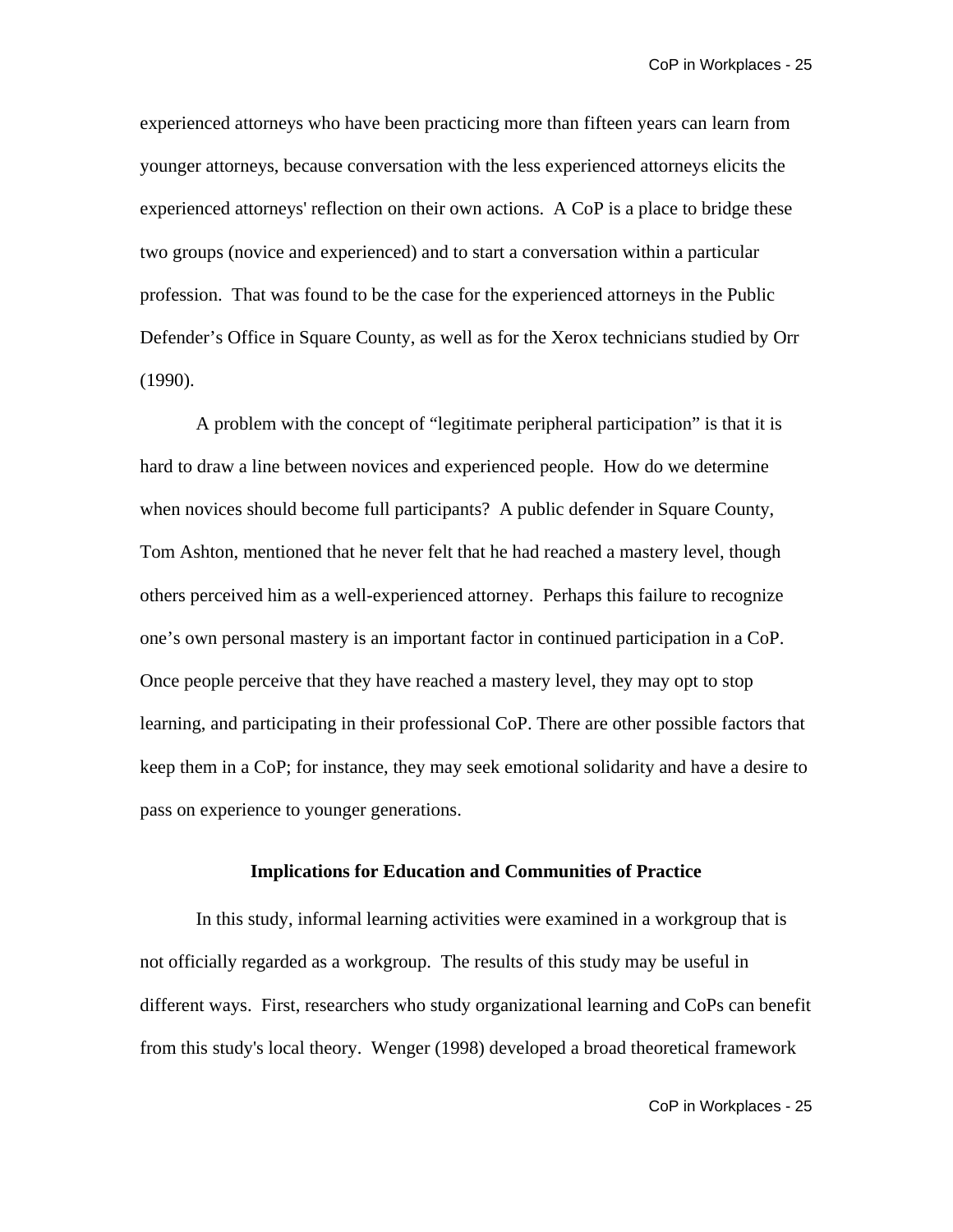for CoPs that consists of practice and identity. We need to expand his framework and examine more details of individual CoPs. Finally, this study provides a new view of learning for corporate trainers, who tend to focus more on formal training than informal learning.

As Brown and Duguid (1993) indicate, whether one can design or operationalize situated learning is a difficult question, because "where 'situated learning' talks of *learning*, questions about educational technology tend to be framed around *teaching* and instruction" (p. 10, emphasis in original). It is an ongoing debate in the education and training professions: how to design learning environments so that learners may engage in practice in social contexts (see also Schwen & Hara, in press). Brown and Duguid (1993) suggest that designers and instructors must create a learning environment in which learners are allowed to "steal" appropriate knowledge. In this study, we found that many of the public defenders' motivations come from professional pride and willingness to help their clients. The question is how we can facilitate this professional pride and the development of professional identities. We need to continue searching for answers to this question.

A CoP involves both work and learning. However, currently educators and business organizations are overly excited about CoPs, which they see as a way to "create" a learning community. Brown and Duguid (1993) argue that one can create a learning community. However, our position is that a CoP and a learning community are different concepts. We argue, in agreement with Wenger (1998), that "learning cannot be designed: it can only be designed for - that is, facilitated or frustrated" (p. 229). Additionally, Wenger indicated that a learning community is helpful for newcomers. We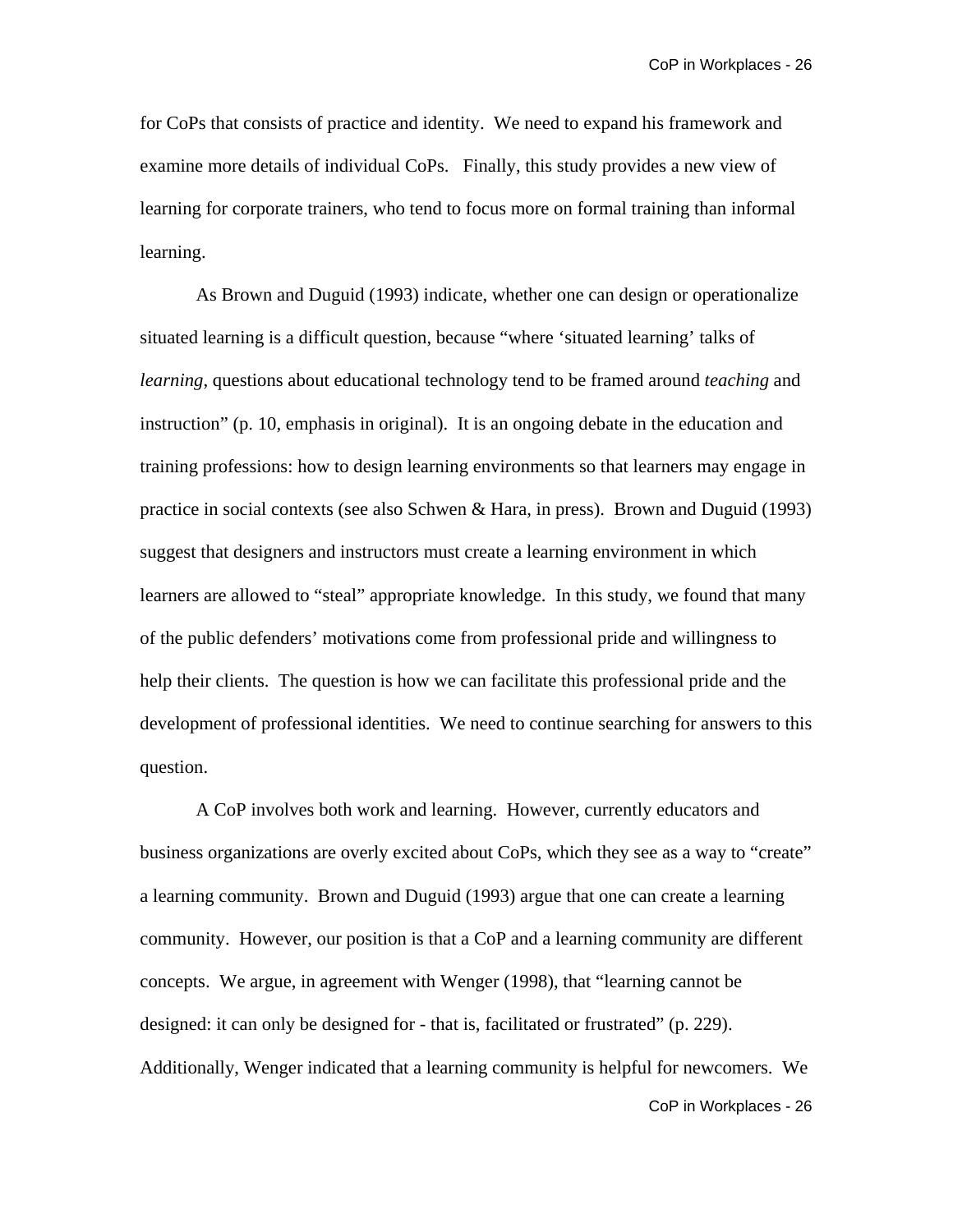would like to emphasize that this type of community is also useful for experienced workers because experienced workers can learn from novices to share experience with their colleagues and engage in brainstorming. In CoPs, learning is implicit, as opposed to the explicit nature of learning found in learning communities. In order to improve their work practices, workers have to continuously learn new things. Hence, learning is, in fact, embedded in practice.

Future research on CoPs should be expanded from Wenger's (1998) theorization of the concept, which is based on social theory. That is an important step towards understanding CoPs. Certainly the concept of CoPs receives a lot of attention from different fields, including organizational studies and information science (e.g., Davenport, 2001; Yanow, 2000) yet empirical research on CoPs is sparse.

Our belief is that a single viewpoint is not sufficient to explain the phenomena occurring in CoPs. Indeed, we need to combine various perspectives in the field to have a complete picture. Table 1 provides a summary comparison of "attributes of collectives" across authors: our attributes of CoPs grounded in the study presented here, Henrikson's organizational learning framework (2000), and Weick's sensemaking in organizations (1995). As shown in the table, Weick draws attention to shared meaning and knowledge building. On the other hand, Henrikson appears to be insuring that the ontological meaning of organizational learning is focused on the process, rather than the structure of a collective, such as a CoP. Weick and especially Henrikson both emphasize the less pleasant or socially desirable aspects of a community that seems an act of omission by Lave and Wenger (1991).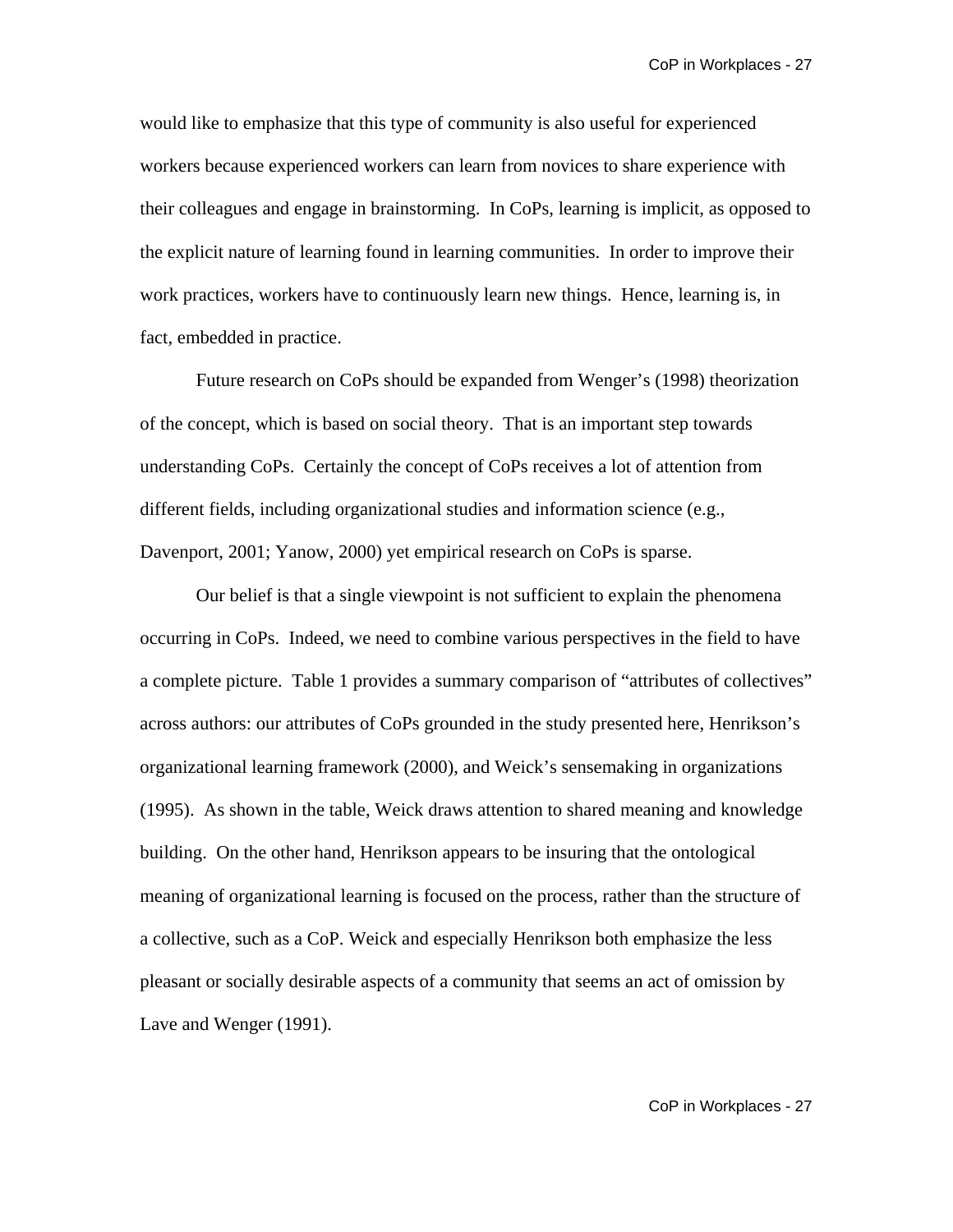#### **Conclusions**

We have described a CoP in a Public Defender's Office. Each CoP has unique attributes. Yet, we identified that there are several common characteristics that serve as scaffolding for organizational learning: 1) a group of practitioners; (2) the development of a shared meaning; (3) informal social networks; (4) supportive culture—trust; (5) engagement in knowledge building; and (6) individuals' negotiation and development of professional identities. In addition, in order to form a CoP, the members have to learn continuously and be motivated to perform better. Consequently, being autonomy learners is another important aspect of a CoP. In the community of public defenders, the attorneys we studied shared the same vision, which is to help their clients. To accomplish this goal, they try to improve their own practice through interactions with their colleagues.

Although this study sheds light on the phenomena, it is clear that more studies need to be conducted. Orr (1996) describes the shortage of studies investigating work practices in the literature. Stephenson (1995) claims that "very little is understood about the invisible communication patterns that link parts of the organization with each other." These authors suggest that more studies are needed in this area. We believe that the current study contributes significantly to the field because it adds an empirical examination of both of these areas.

It is also necessary to develop a tool to investigate these phenomena. Ethnographic research has been widely accepted as an effective tool to study them (Blackler, 1995; Brown & Duguid, 1996; Hayes & Walsham, 2001). At the same time, the use of mathematical tools, such as graph theory (Stephenson, 1995; Freeman, 2000)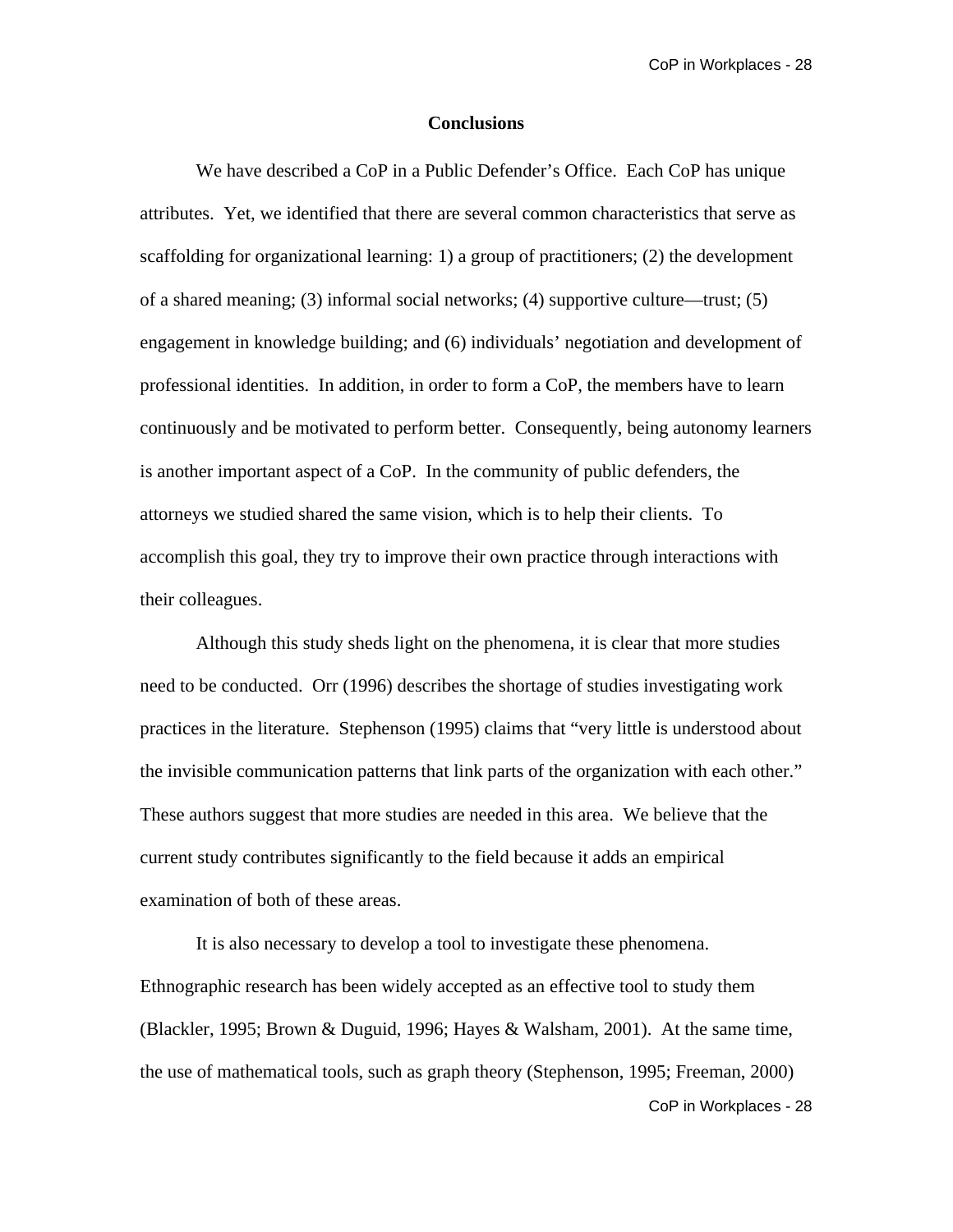and Formal Concept Analysis (Freeman & White, 1993; Ganter, 1997; Hara, 2002) offers the potential to analyze the social interaction among actors in organizations. Thus, further development of methodologies is needed in this area.

In sum, this article calls for the clear definition of CoP and introduces a case study of CoPs. The concept of CoPs seems to appeal to organizations. However, we caution that before making prescriptions about designing a CoP for learners, we as scholars need to explore the characteristics of the concept. Finally, in order to understand CoP, the researchers in this field ought to develop more cases to obtain empirical data that will lead to a firm definition.

## **References**

Anderson, J. R. (1983). *The architecture of cognition*. Cambridge, MA: Harvard University Press.

Barth, S. (2000, October). KM horror stories. Knowledge Management Magazine, Retrieved February 23, 2006 from

http://www.destinationkm.com/articles/default.asp?ArticleID=923

Becker, H. (1960). Becoming a Marihuana User. In H. Becker (Ed.), *Outsiders: Studies in the sociology of deviance*, (pp. 41-58). Glencoe: Free Press.

Bereiter, C., & Scardamalia, M. (1985). Cognitive coping strategies and the problem of "inert knowledge". In S. F. Chipman, J. W. Segal, & R. Glaser (Eds.), *Thinking and learning skills*, (Vol. 2, pp. 65-80). Hillsdale, NJ: Lawrence Erlbaum.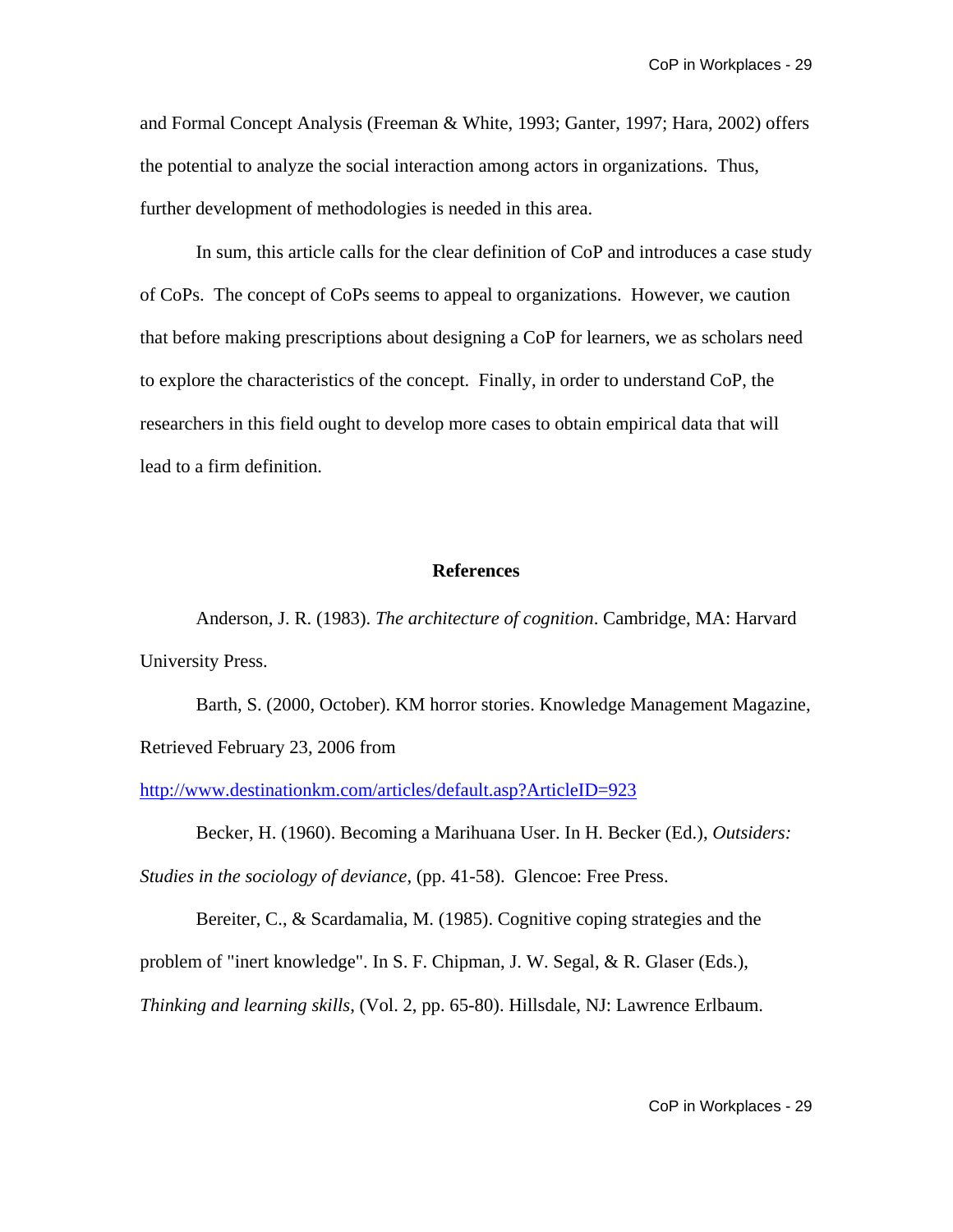Blackler, F. (1995). Knowledge, knowledge work and organizations: An overview and interpretation. *Organization Studies, 16*(6), 1021-1046.

Brown, J. S., & Duguid, P. (1993). Stolen knowledge. *Educational Technology, 33*(3), 10-15.

Brown, J. S., & Duguid, P. (1996). Organizational learning and communities of practice: Toward a unified view of working, learning, and innovation. In M. D. Cohen &

L. S. Sproull (Eds.), *Organizational Learning*, (pp. 58-82). Thousand Oaks, CA: Sage.

Brown, J. S., & Duguid, P. (2000). *The social life of information*. Cambridge,

MA: Harvard Business School Press.

Chandler, P., & Sweller, J. (1991). Cognitive load theory and the format of instruction. *Cognition and Instruction, 8*(4), 293-332.

Davenport, E. (2001). Knowledge management issues for online organisations: 'communities of practice' as an exploratory framework. *Journal of Documentation, 57* (1), 61-75.

Dills, C. R., & Romiszowski, A. J. (Eds.). (1997). *Instructional development paradigms*. Englewood Cliffs, NJ: Educational Technology Publications.

Ertmer, P., & Newby, T. J. (1993). Behaviorism, cognitivism, constructivism: Comparing critical features from an instructional design perspective. *Performance Improvement Quarterly, 6*(4), 50-71.

Freeman, L. C. (2000). Visualizing social networks. *Journal of Social Structure, 1*(1). Retrieved May 1, 2003, from http://moreno.ss.uci.edu/freeman.pdf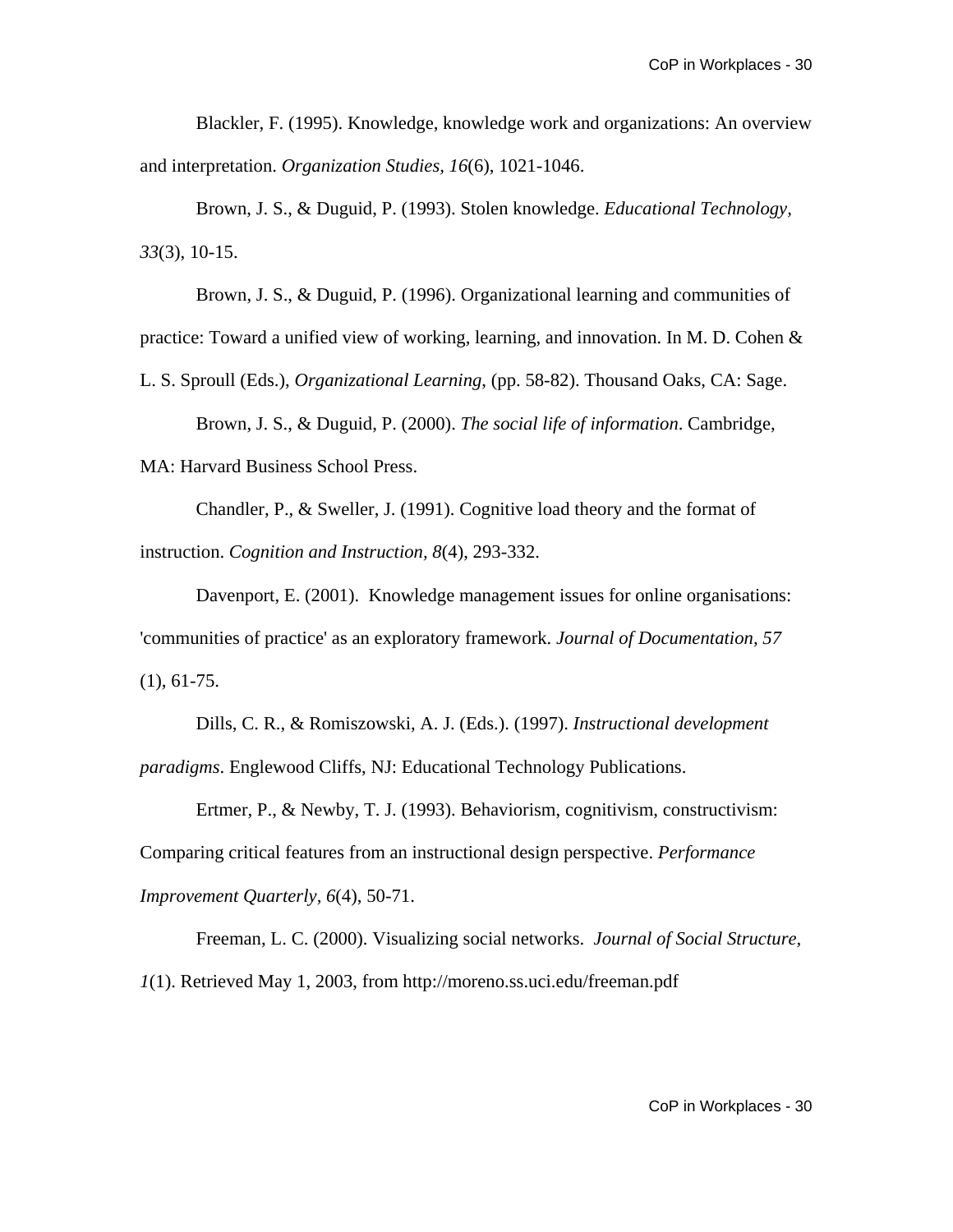Freeman, L. C., & White, D. R. (1993). Using Galois lattices to represent network data. In P. V. Marsden (Ed.), *Sociological methodology*, (Vol. 23, pp. 127-146). Oxford, UK: Blackwell.

Ganter, B., & Wille, R. (1997). *Formal concept analysis: Mathematical foundation*. Heidelberg, Germany: Springer.

Geertz, C. (1973). *The interpretation of cultures*. New York: Basic Books, Inc.

Hara, N. (2000). *Social construction of knowledge in professional communities of practice: Tales in courtrooms*. Unpublished doctoral dissertation. Indiana University, Bloomington.

Hara, N. (2002). Analysis of Computer-Mediated Communication Using Formal Concept Analysis as a Visualizing Methodology. *Journal of Educational Computing Research, 26*(1), 25-49.

Hara, N., Bonk, C. J., & Angeli, C. M. (2000). Content Analysis of On-line Discussion in an Applied Educational Psychology Course. *Instructional Science, 28*, 115- 152.

Hayes, N., & Walsham, G. (2001). Participation in groupware-mediated communities of practice: a socio-political analysis of knowledge working. *Information and Organization, 11*, 263-288.

Henriksson, K. (2000). When communities of practice came to town: On culture and contradiction in emerging theories of organizational learning. *Institute of Economic research Working Paper Series*. Retrieved November 16, 2001, from http://www.lri.lu.se/publicat/pages/wp00.htm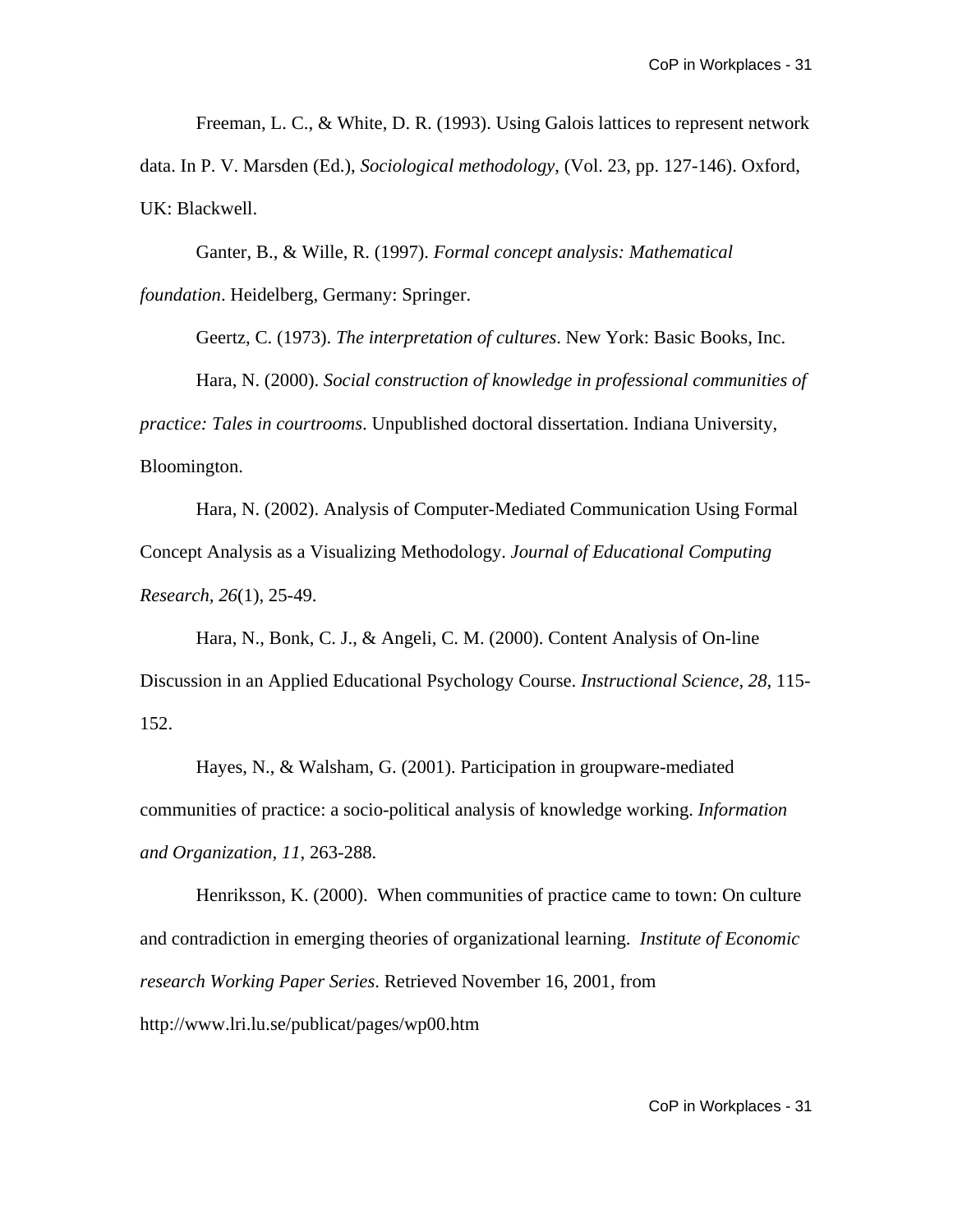Huysman, M. (April, 2002). Organizational learning and communities of practice: A social constructivist perspective. *The Third European Conference on Organizational Knowledge, Learning and Capabilities*. Athens, Greece. Retrieved January 7, 2003 from http://www.alba.edu.gr/OKLC2002/ATHENS2.pdf

Huysman, M. (2003). *Knowledge sharing in practice*. Retrieved April 22, 2003, from http://www.sapdesignguild.org/editions/edition5/print\_km\_mh.html

Kling, R. (1996). Social relationships in electronic forums: Hangouts, salons, workplaces, and communities. In R. Kling (Ed.), *Computerization and controversy: Value conflicts and social choices*, (2nd ed.). San Diego, CA: Academic Press.

Krackhardt, D., & Hanson, J. R. (1993). Informal networks: The company behind the charts. *Harvard Business Review, 71*(4), 104-112.

Lave, J. (1988). *Cognition in practice*. Cambridge, UK: Cambridge University Press.

Lave, J., & Wenger, E. (1991). *Situated learning: Legitimate peripheral participation*. Cambridge, UK: Cambridge University Press.

LeCompte, M. D., & Preissle, J. (1993). *Ethnography and qualitative design in educational research*, (2nd ed.) San Diego, CA: Academic Press, Inc.

Leitzman, D.F. (1981). *Helping behavior in academic settings: Resolving teaching problems*. Unpublished Dissertation, Indiana University, Bloomington.

Montovani, G. (1996). *New communication environments: From everyday to virtual*. London; Bristol, PA: Taylor & Frincis.

Nonaka, I. (1994). A dynamic theory of organizational knowledge creation. *Organization Science, 5*(1), 14-37.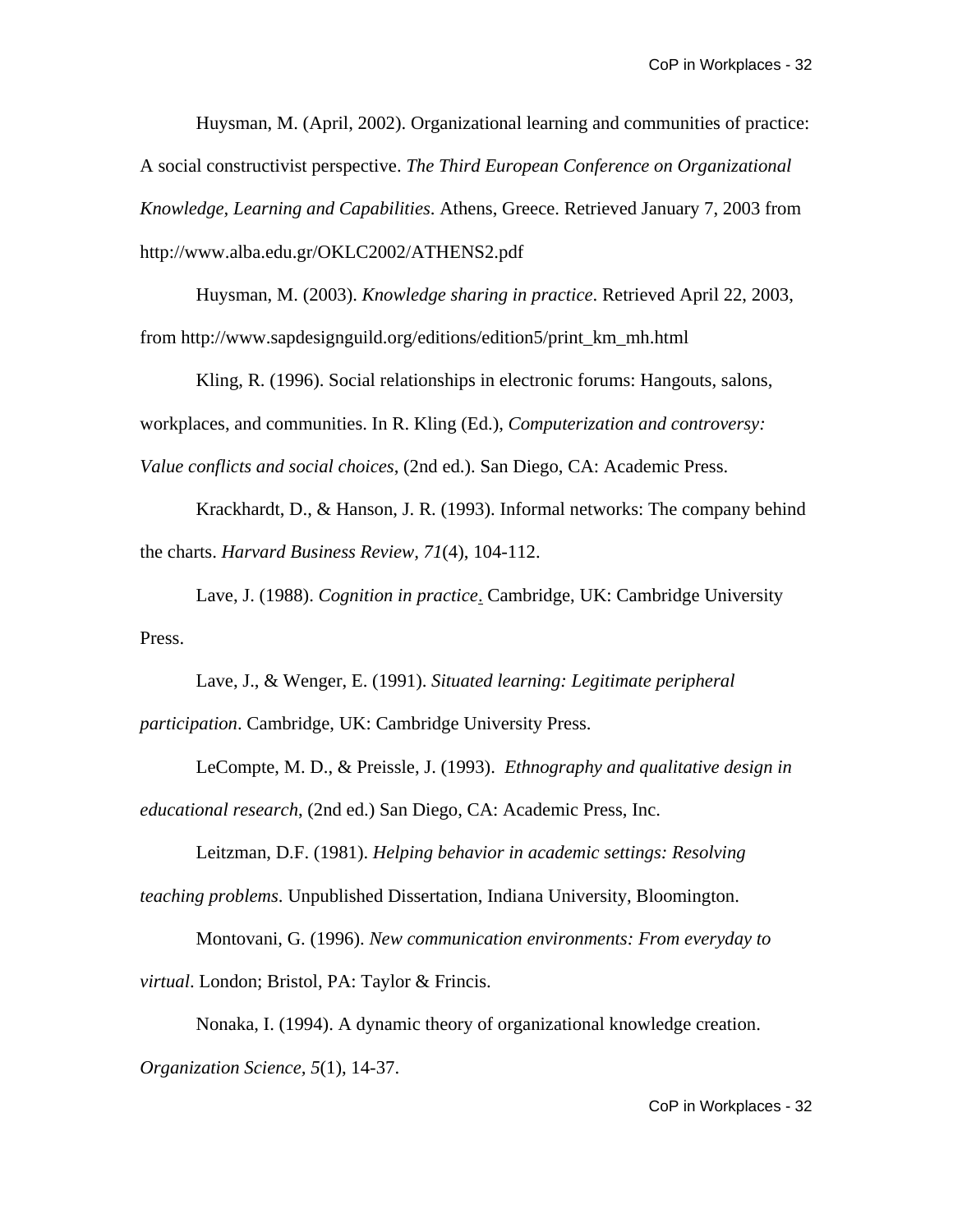Orlikowski, W. J. (1995). *Evolving with Notes: Organizational change around groupware technology*. Retrieved May 1, 2003, from http://ccs.mit.edu/papers/CCSWP186.html.

Orlikowski, W. J. (2002). Knowing in practice: Enacting collective capability in distributed organizing. *Organization Science, 13*(3), 249-274.

Orr, J. E. (1990). Sharing knowledge, celebrating identity: Community memory in a service culture. In D. S. Middleton & D. Edwards (Eds.), *Collective remembering: Memory in society*, (pp. 169-189). Beverly Hills, CA: Sage.

Orr, J. E. (1996). *Talking about machines: An ethnography of a modern job*. Ithaca, NY: Cornell University Press.

Ortony, A. (1979). *Metaphor and thought*. London: Cambridge University Press.

Resnick, L. B., Levine, J. M., & Teasley, S. D. (Eds.). (1991). *Perspectives on* 

*socially shared cognition*. Washington, DC: American Psychological Association.

Ruhleder, K., Jordan, B., & Elmes, M. B. (1996). *Wiring the "new organizaiton": Integrating collaborative technologies and team-based work*. Paper presented at the Annual Meeting of the Academy of Management.

Schwen, T. M., & Hara, N. (in press). Community of practice: A metaphor for online design. *The Information Society*.

Schwen, T. M., Howard, K., Hara, N., & Kisling, E. (1998). Potential knowledge management contribution to Human Performance Technology research and practice. *Educational Technology Research & Development, 46*(4), 73-89.

Schwandt, T. A. (1997). *Qualitative inquiry: A dictionary of terms*. Thousand Oaks, CA: Sage.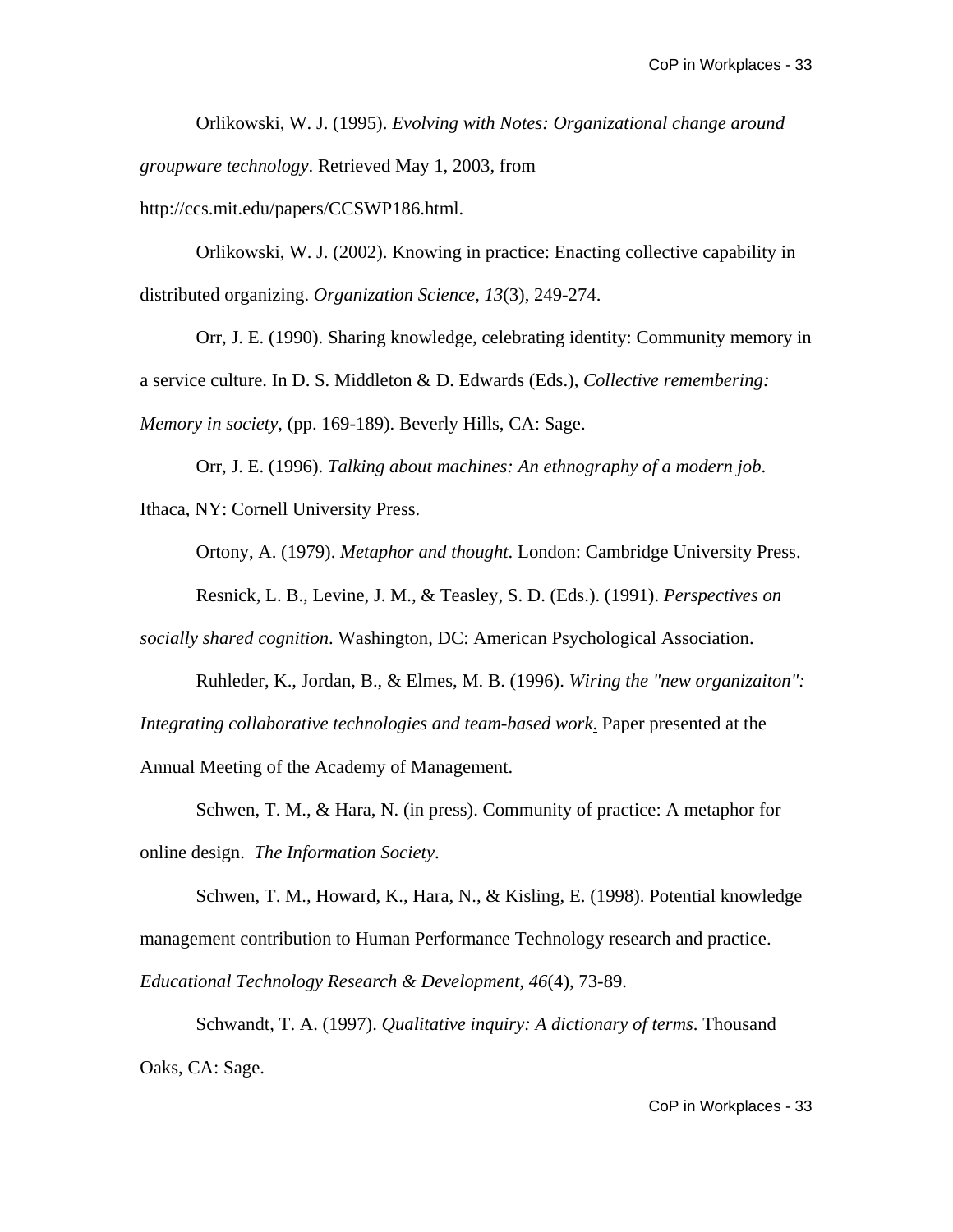Scott, J. C. (1998). *Seeing like a state: How certain schemes to improve the* 

*human condition have failed*. New Haven, CT: Yale University Press.

Sharp, J. (1997). *Community of practice: A review of the literature*. Retrieved

May 1, 2003, from http://www.tfriend.com/cop-lit.htm

Stake, R. E. (1995). *The art of case study research*. Thousand Oaks, CA: Sage. Stephenson, K. (1995). The formation and incorporation of virtual entrepreneurial groups. *Entrepreneurship: Theory & Practice, 19*(3), 35-53.

Stamp, D. (1997). Communities of practice: Learning is social. Training is irrelevant? Retrieved February 23, 2006 from http://www.co-i-l.com/coil/knowledgegarden/cop/learnsoc.shtml.

Stewart, T. A. (1996, August 5). The invisible key to success. *Fortune*.

Swan, J. (1994). Professional associations as agencies in the diffusion and shaping of computer-aided production management technologies in Britain and North America. In C. Clause, & R. Williams (Eds.), *Proceedings of A COST A4 workshop at The social shaping of computer aided production management and computer integrated manufactures* (pp. 85-107). Gilleleje, Denmark.

Van Maanen, J., & Barley, S. R. (1984). Occupational Communities: Cultures and Control in Organizations. *Research in Organizational Behavior, 6*, 287-365.

Vygotsky, L. S. (1978). *Mind in society: The development of higher psychological processes*. Cambridge, MA: Harvard University Press.

Weick, K. (1995). *Sensemaking in organizations*. Thousand Oaks, CA: Sage.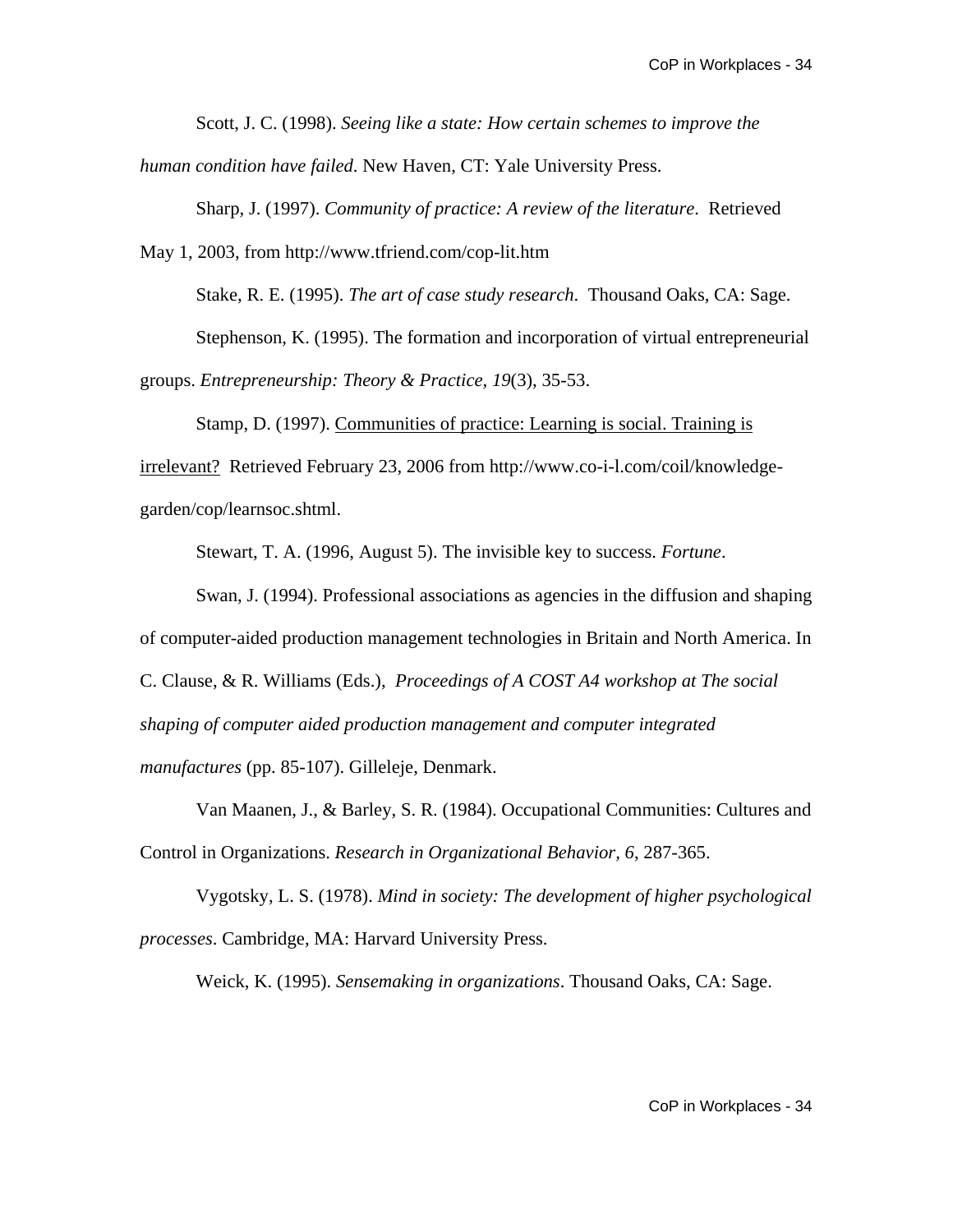Wenger, E. (1996). Communities of Practice: The social fabric of a learning organization. *Healthcare Forum Journal, 39*(4), 20-27. Retrieved February 23, 2006 from http://www.ewenger.com/pub/pubhealthcareforum.htm

Wenger, E. (1998). *Communities of practice: Learning, meaning, and identity*. Cambridge, UK: Cambridge University Press.

Wenger, E., McDermott, R., & Snyder, W. M. (2002). *Cultivating communities of practice: A guide to managing knowledge*. Cambridge, MA: Harvard Business School Press.

Yanow, D. (2000). Seeing organizational learning: A cultural view. In S. Gherardi (Ed.) Knowing in practice. Special issue, *Organization, 7*(2), 247-268.